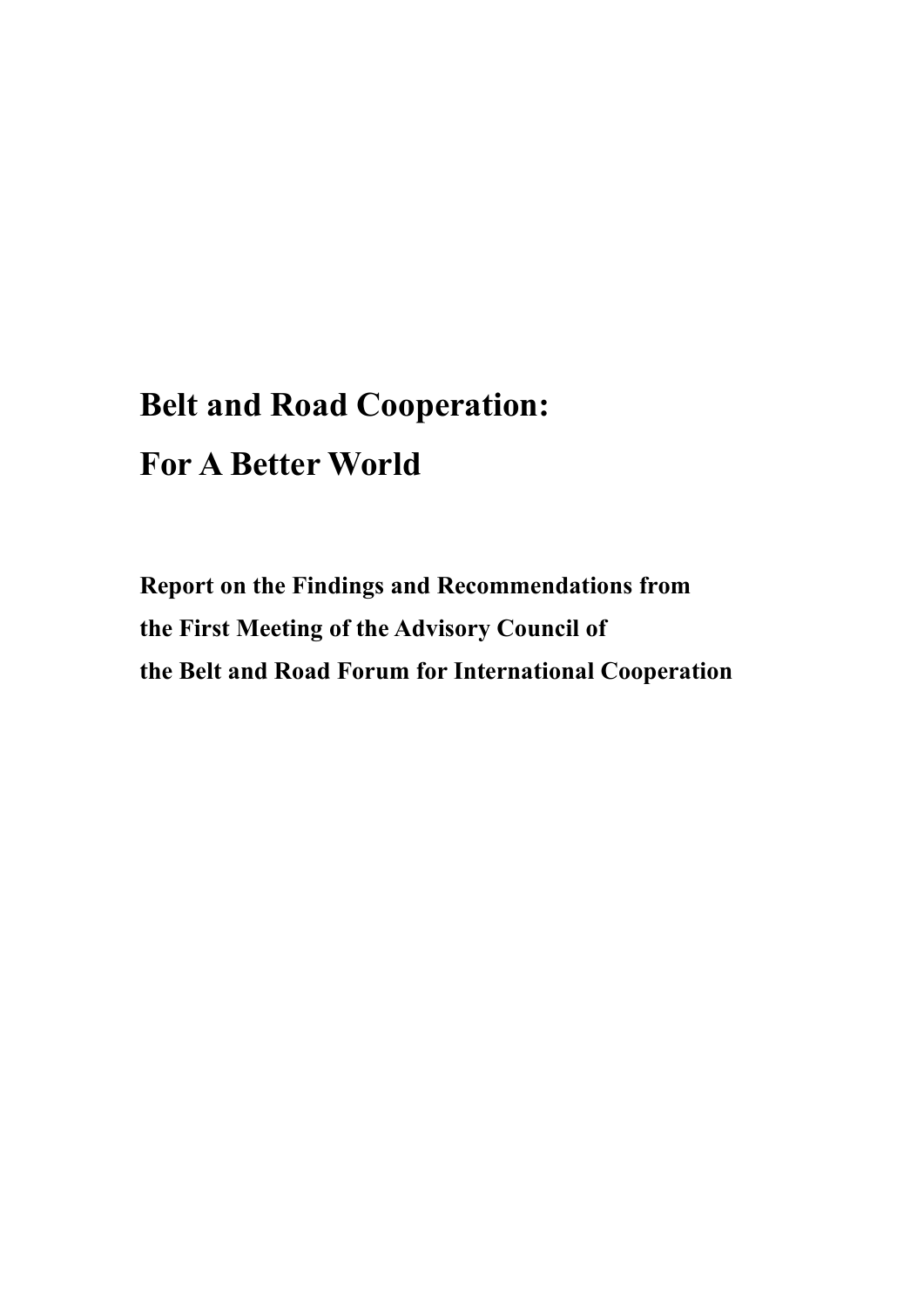H.E. Mr. YANG Jiechi Chair of the Organizing Committee The 2<sup>nd</sup> Belt and Road Forum for International Cooperation Beijing,China 10 April 2019

### Letter from the Rapporteurs of the Advisory Council of **the Belt and Road Forum for International Cooperation**

Your Excellency,

We, the rapporteurs of the Advisory Council of the Belt and Road Forum for International Cooperation (the BRF Advisory Council), have the honor to submit to you, on behalf of the Advisory Council, the attached Report on the Findings and Recommendations of the BRF Advisory Council, which reflects the analysis of the current state of the Belt and Road cooperation, including the Belt and Road Forum for International Cooperation, based on the discussions at the First Meeting of the BRF Advisory Council, as well as the research and evidence conducted by reputable international agencies and researchers and emerging policy recommendations.

In preparing this submission, we were guided by the roles and functions of the BRF Advisory Council as defined in its Terms of Reference and the discussions at our first meeting on 16-17 December 2018 in Beijing. We were also inspired by your insightful remarks and recommendations offered at the Opening Ceremony, and the information offered by the relevant Chinese government agencies during the meeting. Both have helped to broaden our understanding on the Belt and Road cooperation and its execution. As agreed by the Advisory Council, we were entrusted to take the lead in drafting the report with close communication with the Advisory Council members and the special guest.

In the report, we reviewed the progress of the Belt and Road cooperation over the past six years, and made assessment of its impact on world economic growth. We came to the conclusion that the Belt and Road cooperation, by improving infrastructure connectivity, could contribute to removing a major bottleneck for economic growth,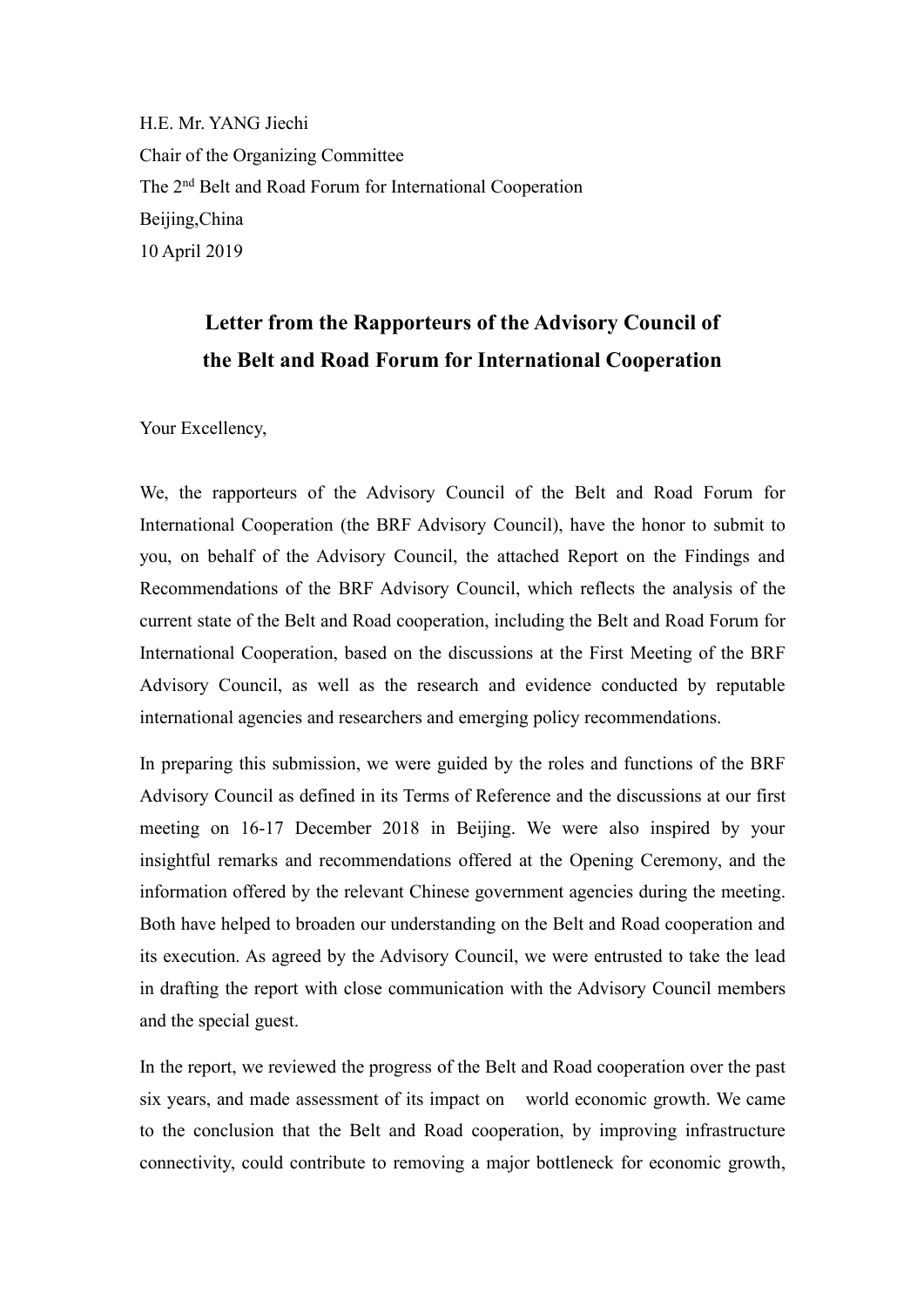facilitating trade and investment across the developing countries and reinforcing regional economic integration endeavors along the Belt and Road, which will in turn provide new sources for growth in the post global financial crisis era.

We analyzed the synergy between the Belt and Road Initiative and the 2030 Agenda for Sustainable Development, and put forward the recommendation that the Belt and Road cooperation, with its contribution, among others, to addressing poverty and climate change as well as channeling alternative sources of development financing, could serve as an important vehicle for the implementation of the 2030 Agenda.

We also explored the priorities of the Belt and Road cooperation in the future. A number of priority areas stood out in our deliberations, which include: 1) Enhancing the multilateral dimension of the Belt and Road cooperation; 2) Reinforcing the open world economy by promoting trade and investment liberalization and facilitation; 3) Improving soft connectivity alongside hard infrastructure; 4) Promoting project-based cooperation for more concrete results; 5) Strengthening industrial cooperation and promoting industrialization in Africa; 6) Expanding and leveraging diversified sources of financial support for projects; and 7) Better branding the Belt and Road cooperation.

Last but not least, to support the long-term development of the Belt and Road Forum, we recommended that the forum be convened regularly every 2-3 years with a number of satellite events held during the interval as follow-ups.

We believe that our findings and recommendations included in the report will further enrich the discussions on high-quality Belt and Road cooperation.

We thank you for your trust and would like to express our gratitude to all who have supported us during this process and look forward to your continued support.

Yours sincerely,

SAWN

**Shamshad Akhtar Justin Yifu Lin**

 $\int_{\mu}$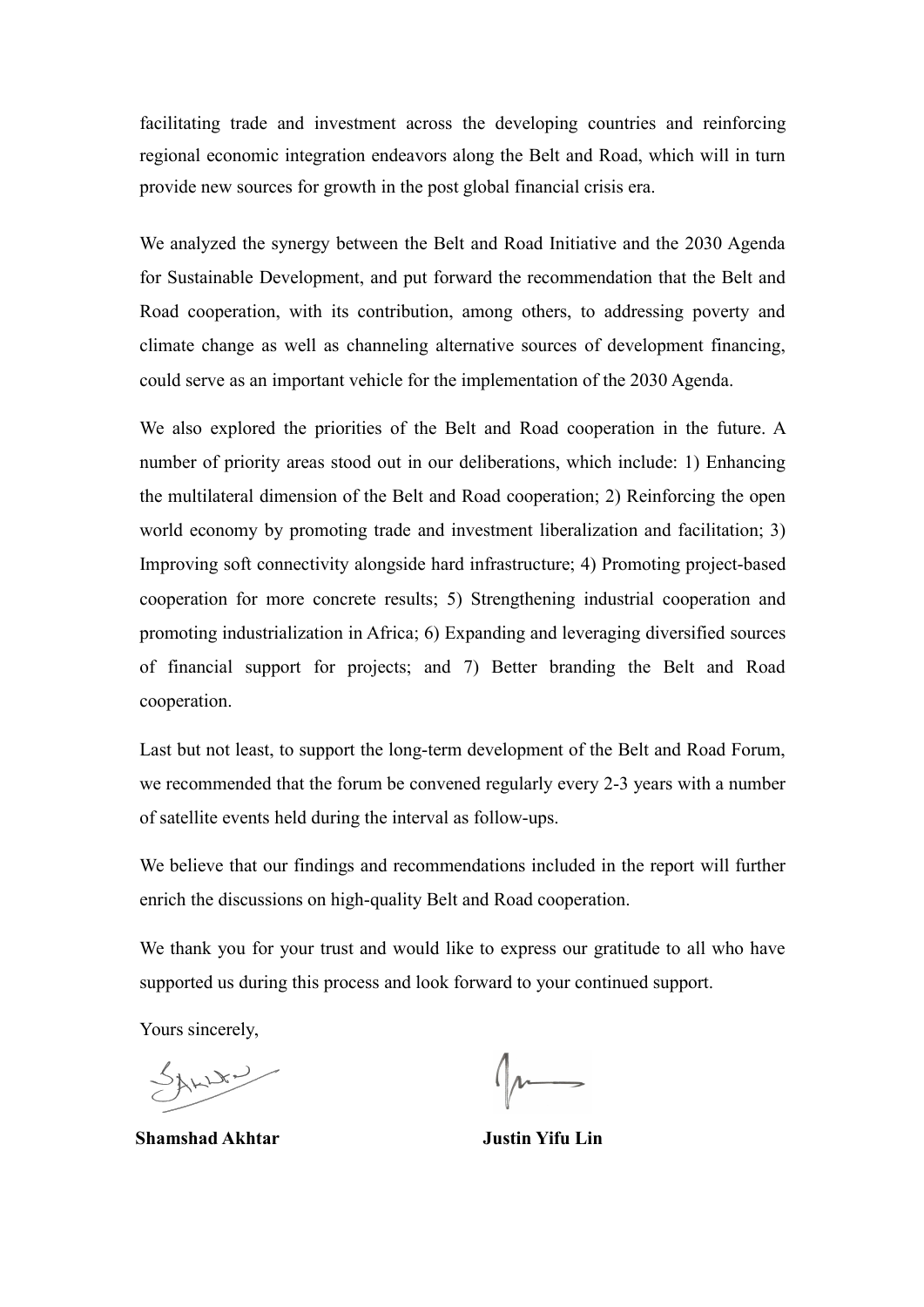### **Table of Contents**

| Foreword                                                                                           |     |
|----------------------------------------------------------------------------------------------------|-----|
| Chapter 1: The Belt and Road Cooperation: the Progress So Far                                      | 4   |
| Chapter 2: Belt and Road: Exploring New Sources of Economic Growth                                 | 10  |
| Chapter 3: Belt and Road Cooperation for Supporting the 2030 Agenda for Sustainable<br>Development | -19 |
| Chapter 4: Proposed Key Priorities of Cooperation in the Future                                    | 24  |
| Chapter 5: Strengthening the Architecture and Capacity Building                                    | 31  |
| Conclusion                                                                                         | 36  |
| Appendix: Terms of Reference on the Advisory Council of the Belt and Road Forum 38                 |     |
| for International Cooperation                                                                      |     |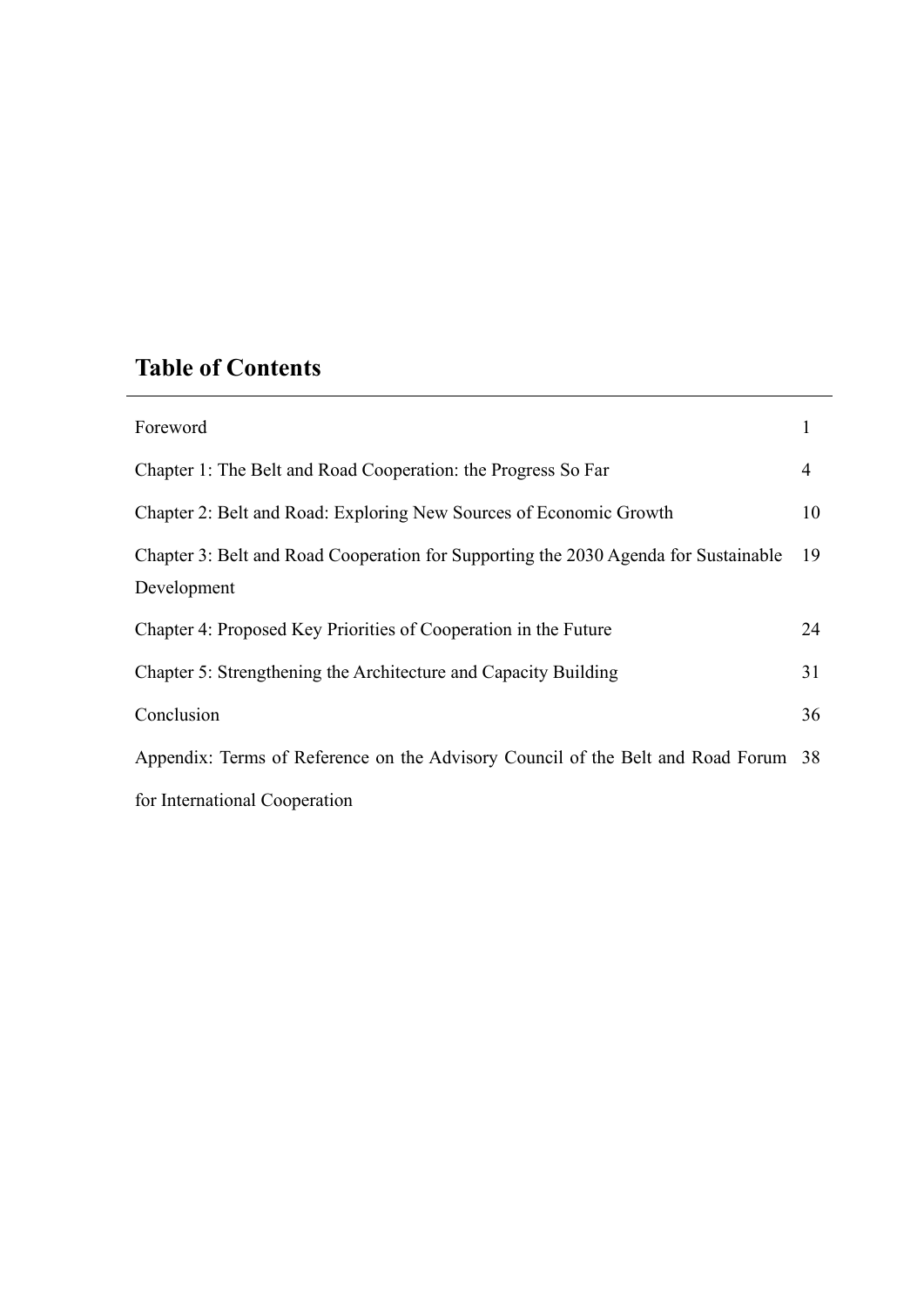### **FOREWORD**

As one of the deliverables of the  $1<sup>st</sup>$  Belt and Road Forum for International Cooperation (BRF) in May 2017, the Advisory Council of the Belt and Road Forum for International Cooperation (the BRF Advisory Council) is established as a non-profit, international policy advisory body, offering intellectual support to the BRF. Members of the Advisory Council, who work independently in their personal capacity, are as follows:

- Shamshad Akhtar, former Executive Secretary of the Economic and Social Commission for Asia and the Pacific of the United Nations;
- Douglas Jardine Flint, HM Treasury's Financial and Professional Services Envoy to the Belt and Road Initiative, United Kingdom;
- Igor Ivanov, President of the Russian International Affairs Council, former Foreign Minister and former Secretary of the Security Council of the Russian Federation;
- Justin Yifu Lin, former Senior Vice President of the World Bank and Honorary Dean of National School of Development, Peking University;
- Kishore Mahbubani, former Dean of Lee Kuan Yew School of Public Policy, National University of Singapore;
- Erastus J.O. Mwencha, former Deputy Chairperson of the African Union Commission;
- Mari Elka Pangestu, former Minister of Trade and former Minister of Tourism and Creative Economy of Indonesia;
- Romano Prodi, former President of the European Commission and former Prime Minister of Italy;
- Jean-Pierre Raffarin, former Prime Minister of France;
- Essam Sharaf, former Prime Minister of Egypt;
- ZHANG Jun, Assistant Foreign Minister of China (Convenor of the Advisory Council)

Alicia Bárcena, Executive Secretary of the Economic Commission for Latin America and the Caribbean of the United Nations, is the special guest of the Advisory Council.

The First Meeting of the Advisory Council was held on 16-17 December 2018 in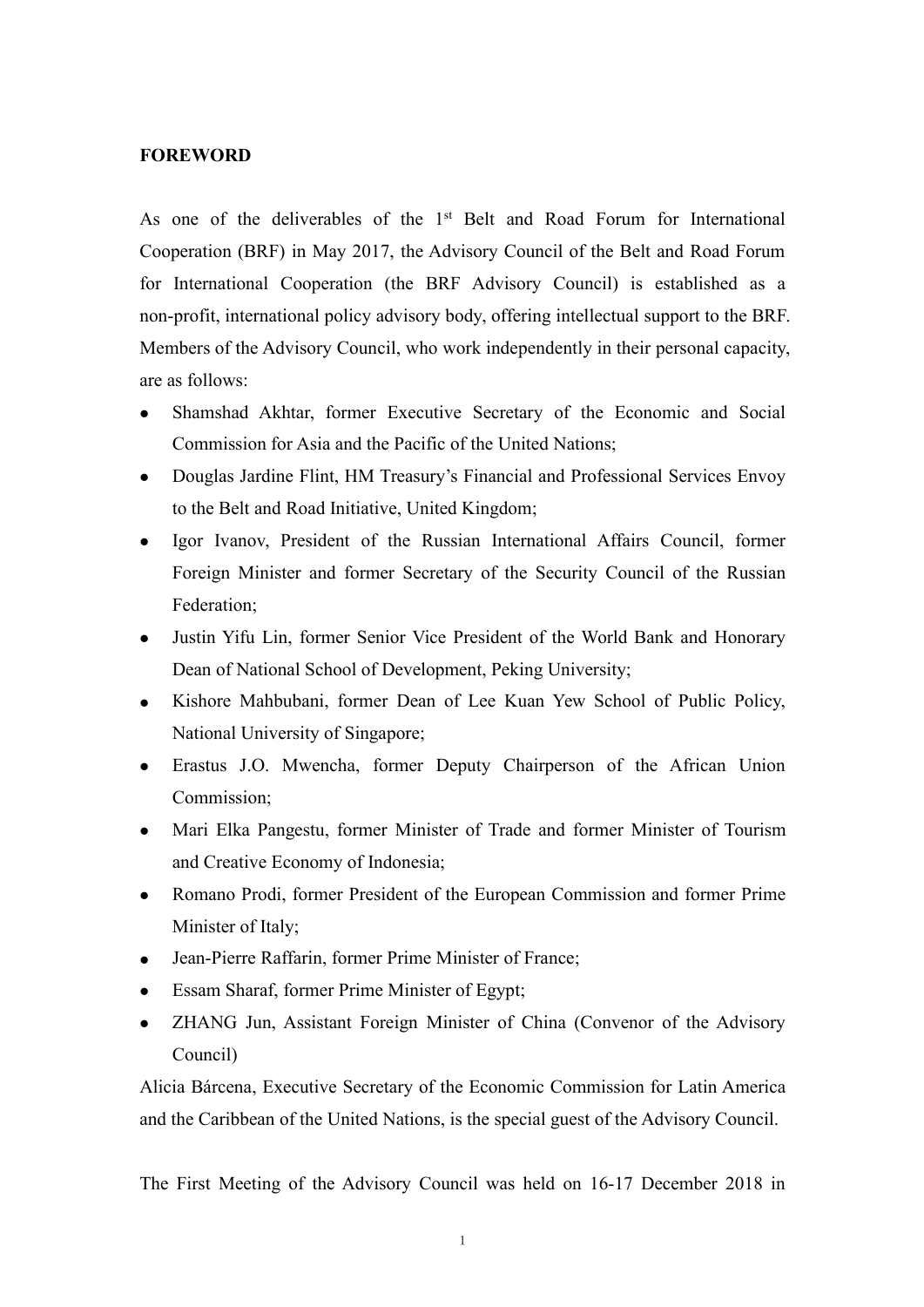Beijing, with its discussion focused on the following three topics: 1) Synergy between the Belt and Road Initiative and the 2030 Agenda for Sustainable Development in promoting world economic growth; 2) Priorities for the Belt and Road cooperation, and 3) Ways forward in strengthening the architecture and capacity building for the Belt and Road cooperation.

As agreed at the meeting, a report, which is based on the Advisory Council's discussions and reflects its findings and recommendations, would be submitted to the Organizing Committee of the 2<sup>nd</sup> BRF for consideration.

The Advisory Council is of the view that the Belt and Road cooperation is providing new sources of growth for the world economy, and contributing to the implementation of the 2030 Agenda for Sustainable Development across and within countries. By improving infrastructure connectivity, the Belt and Road cooperation could remove infrastructure bottlenecks impeding growth, and facilitate cross-border flow of goods, services, trade, investment and people. The cooperation, with its contribution to addressing poverty and climate change, could also serve as an important vehicle for achieving the Sustainable Development Goals.

Through this report, some priority areas of the Belt and Road cooperation in the future are identified and recommended, which include, inter alia, enhancing the multilateral dimension of the Belt and Road cooperation; reinforcing the open world economy by promoting trade and investment liberalization and facilitation; improving soft connectivity alongside hard infrastructure; promoting project-based cooperation for more concrete results; strengthening industrial cooperation and promoting industrialization in Africa; expanding and leveraging diversified sources of financial support for projects; and better branding the Belt and Road cooperation.

To maximise its positive impact, the Belt and Road cooperation should also focus on delivering projects of high quality which optimize their catalytic effect for development. Efforts are called for to ensure the BRI brand is associated with the building of high quality, reliable, resilient and sustainable infrastructure which is financially viable and broadly beneficial.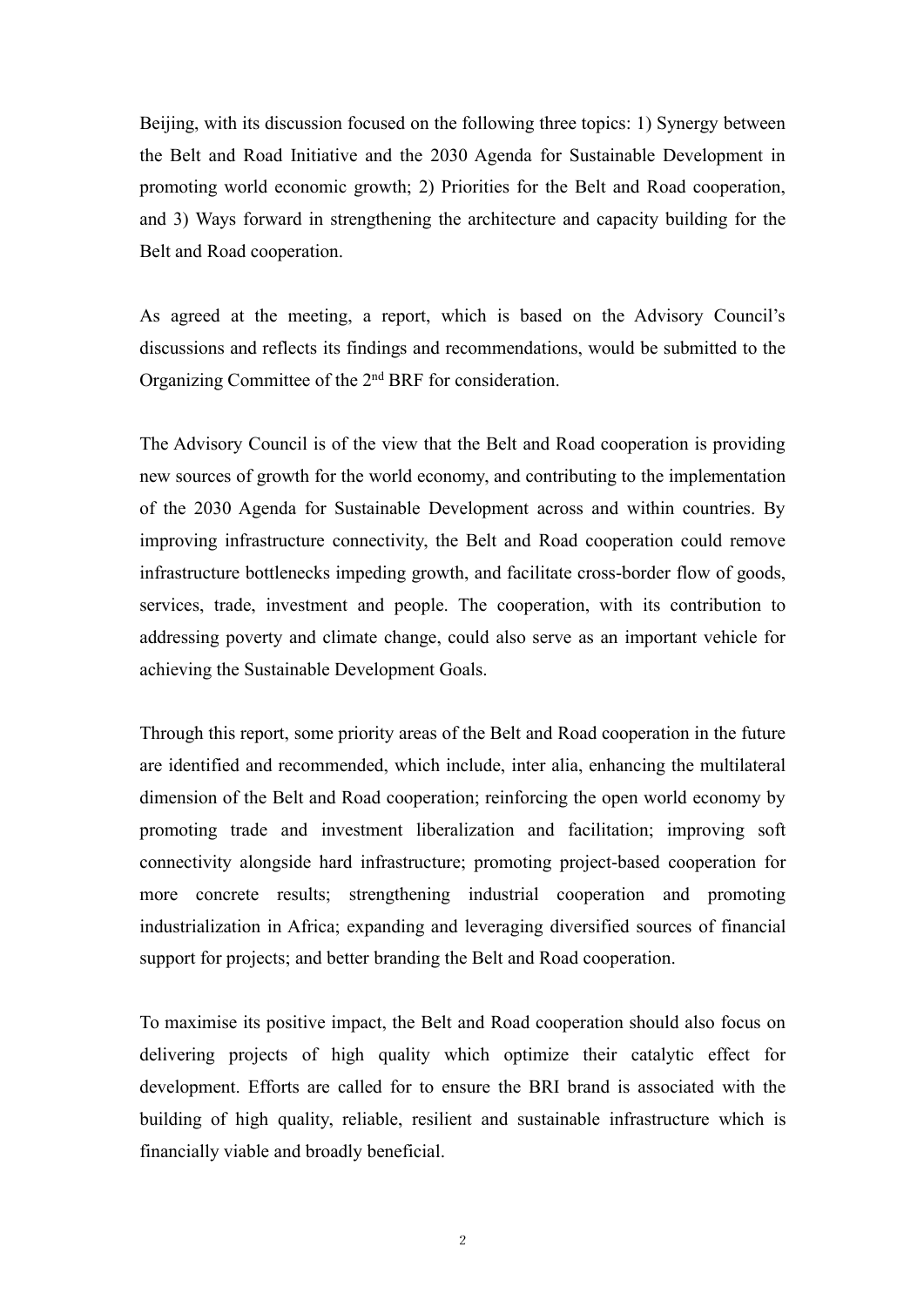The 2 nd BRF will be held in April 2019 in Beijing, which will provide another opportunity to further consolidate consensus on and deepen understanding of the merits of the Belt and Road cooperation. Taking into account the findings and recommendations of the report, the Advisory Council hopes that the 2<sup>nd</sup> BRF would focus on high-quality Belt and Road cooperation by galvanizing shared commitment to multilateralism, as anchored in the 2030 Agenda for Sustainable Development, to promote an open world economy by fostering a global, broad-based partnership built on connectivity. In addition, strengthening the architecture and capacity of the Forum, including establishing the continued role of the BRF and the development of cooperative financing and sectoral multilateral mechanisms, would also be essential for sustaining further development of the Belt and Road cooperation in the long term.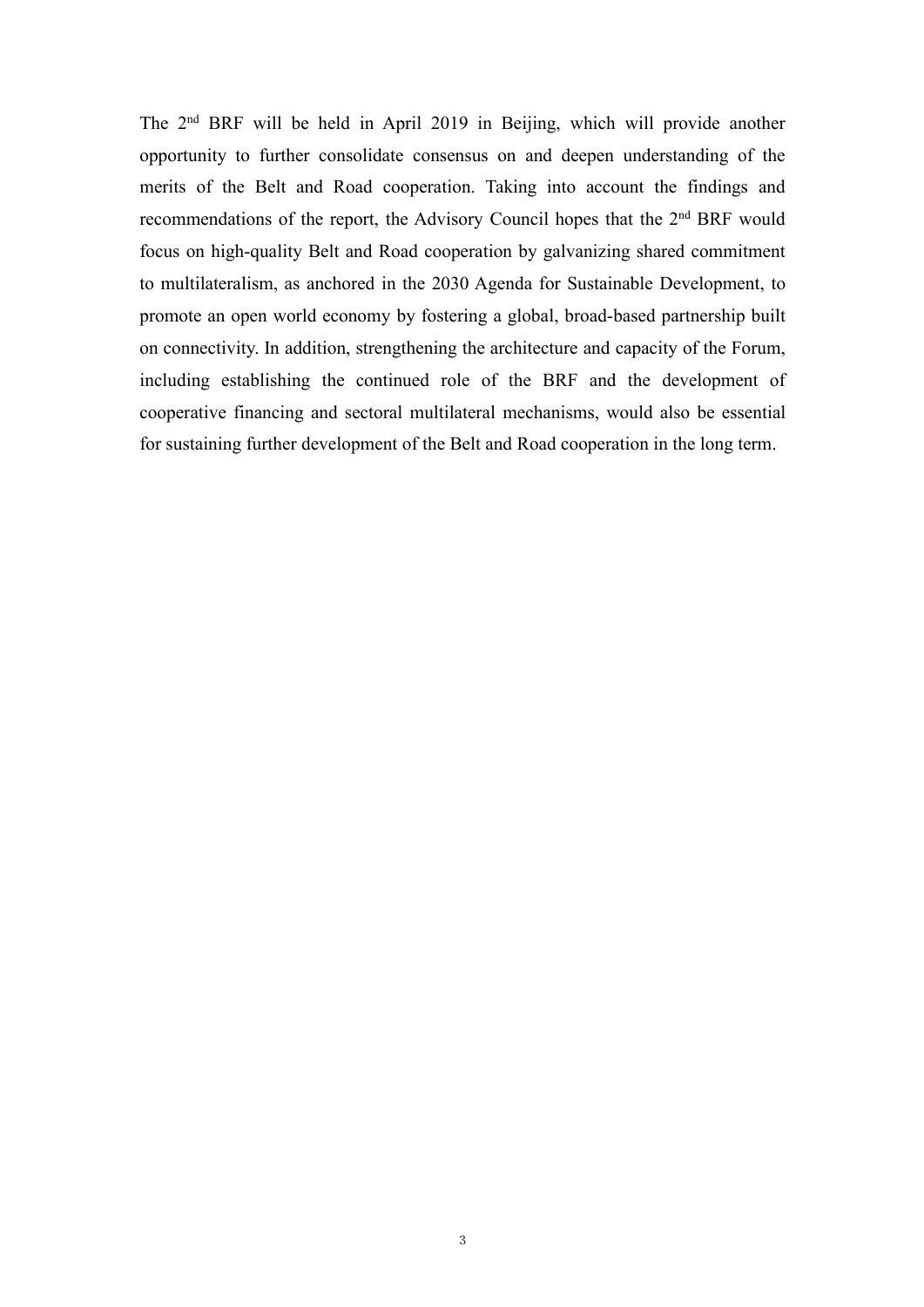#### **Chapter 1: The Belt and Road Cooperation: the Progress So Far**

#### **1.1 Background**

Since the financial crisis in 2008, international cooperation has been focusing on exploring new sources of economic growth to drive the sluggish world economy to a new growth cycle. In this context, Chinese President H.E. Xi Jinping proposed in 2013 to build the Silk Road Economic Belt and the 21st Century Maritime Silk Road (the Belt and Road Initiative, or BRI). This initiative, with its focus on strengthening connectivity by promoting development policy synergy, infrastructure development, increased trade, stronger financial cooperation and people-to-people bond, aims to create new opportunities for common development and shared prosperity. With rising global support, the Belt and Road cooperation has evolved as a constructive, holistic and largely well-received platform for international economic cooperation.

The Belt and Road Forum for International Cooperation (BRF) is a high-level and comprehensive multilateral platform for the Belt and Road cooperation. The 1<sup>st</sup> BRF was convened in May 2017 in Beijing, with a view to fostering synergy among national and regional development strategies and promoting practical cooperation among participating countries. The participants included 30 heads of state or government, over 1600 representatives from more than 140 countries and 80-plus international organizations. A Joint Communique of the Leaders' Roundtable as well as a List of Deliverables were released as the Forum's outcomes.

In the Joint Communique, leaders stated their commitment to the Silk Road spirit of peace and cooperation, openness and inclusiveness, mutual learning and mutual benefit by strengthening cooperation based on extensive consultation, joint efforts and shared benefits. They affirmed the need to promote policy consultation, infrastructure connectivity, trade promotion, financial cooperation and people-to-people exchanges as priority areas of cooperation. They agreed that their "joint endeavor on the Belt and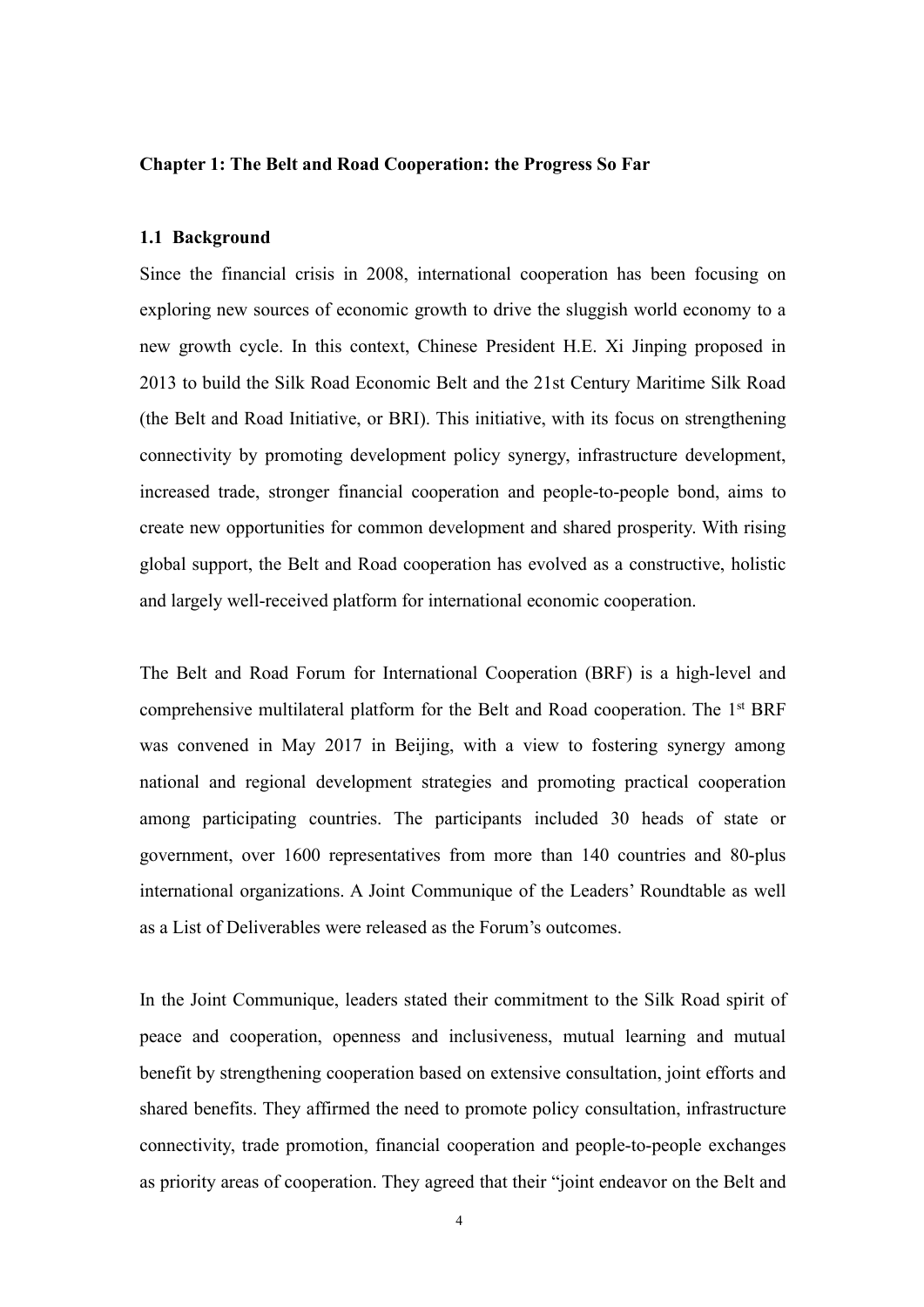Road Initiative and seeking complementarities with other connectivity initiatives provide new opportunities and impetus for international cooperation".

The 2 nd BRF will be held in April 2019 in Beijing under the theme "Belt and Road Cooperation: Shaping a Brighter Shared Future", which will be another opportunity for the Belt and Road partners to exchange views, build consensus and deepen cooperation.

As one of the deliverables of the 1<sup>st</sup> BRF, the BRF Advisory Council has been established as a non-profit, international policy advisory body, offering intellectual support to the BRF. Its main functions include: advising on the theme, topics, agenda and expected outcomes of the BRF; providing policy recommendations for the medium and long-term development of the BRF and the Belt and Road Cooperation; fostering the Belt and Road related practical cooperation; and promoting the understanding of the Belt and Road Initiative and the BRF in the international arena.

The First Meeting of the BRF Advisory Council was held on 16-17 December 2018 in Beijing, China. The Advisory Council members and the special guest focused their discussions on three topics of the meeting, namely, 1) Synergy between the BRI and the 2030 Agenda for Sustainable Development in promoting world economic growth; 2) Priorities for the Belt and Road cooperation, and 3) Ways forward in strengthening the architecture and capacity building for the Belt and Road Cooperation. The Advisory Council agreed to submit a report with policy recommendations to the Organizing Committee of the 2<sup>nd</sup> BRF.

### **1.2 History as a Mirror: From the ancient Silk Road tothe Belt and Road Initiative**

The Silk Road refers to the ancient corridors connecting countries in Asia, Europe and Africa with large and complex networks of trade routes. Originated from the land-borne trade channels across the vast Eurasian continent over 2000 years ago, it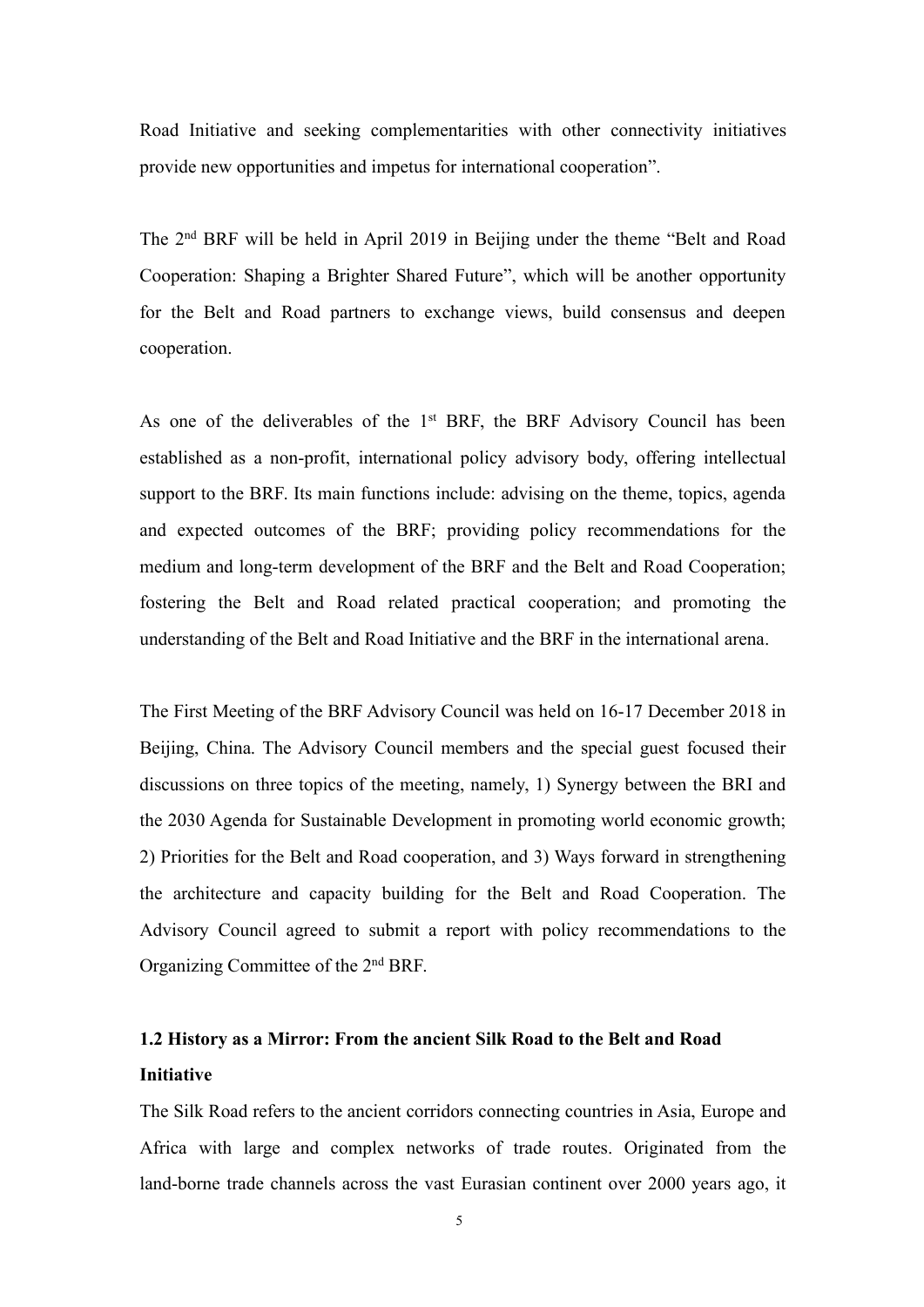derived its name from silk, one of the major goods traded along these routes. Later, with the southward shift of China's economic center during the Tang Dynasty  $(618-907)$ , a maritime Silk Road prospered, which shipped, in addition to silk, Chinese tea, porcelain, bronze and iron wares to the West, bringing back spices, jewelries and other goods in return. These ancient silk routes opened windows of friendly engagement among nations, adding a splendid chapter to the history of human progress. For thousands of years, the Silk Road Spirit of peace and cooperation, openness and inclusiveness, mutual learning and mutual benefit has been passed down through generations, promoted the progress of human civilization, and contributed greatly to the prosperity and development of the countries along the Silk Road over land or across the sea.

The BRI incorporates efforts to build the Silk Road Economic Belt and the 21<sup>st</sup> Century Maritime Silk Road. While the Belt focuses on connectivity across the Eurasian continent, the Road looks at links by sea routes among economies in Asia, Africa, America and Europe.

On land, the BRI promotes the joint development of a New Eurasian Land Bridge and China-Mongolia-Russia, China-Central Asia-West Asia and China-Indochina Peninsula Economic Corridors by taking advantage of international transport routes, and supports the development of economic or industrial parks as cooperation platforms. At sea, the BRI focuses on jointly building smooth, secure and efficient transport routes connecting major sea ports along the way. The China-Pakistan Economic Corridor and the Bangladesh-China-India-Myanmar Economic Corridor are closely related to both the Belt and the Road.<sup>[1](#page-9-0)</sup>

By rejuvenating the ancient Silk Road Spirit, the Belt and Road cooperation aims at providing new sources of growth for the world economy and creating new space for

<span id="page-9-0"></span><sup>1</sup> *Vision and Actions on Jointly Building Silk Road Economic Belt and 21st-Century Maritime Silk Road*, issued by the National Development and Reform Commission, Ministry of Foreign Affairs, and Ministry of Commerce of the People's Republic of China, with State Council's authorization, March 2015.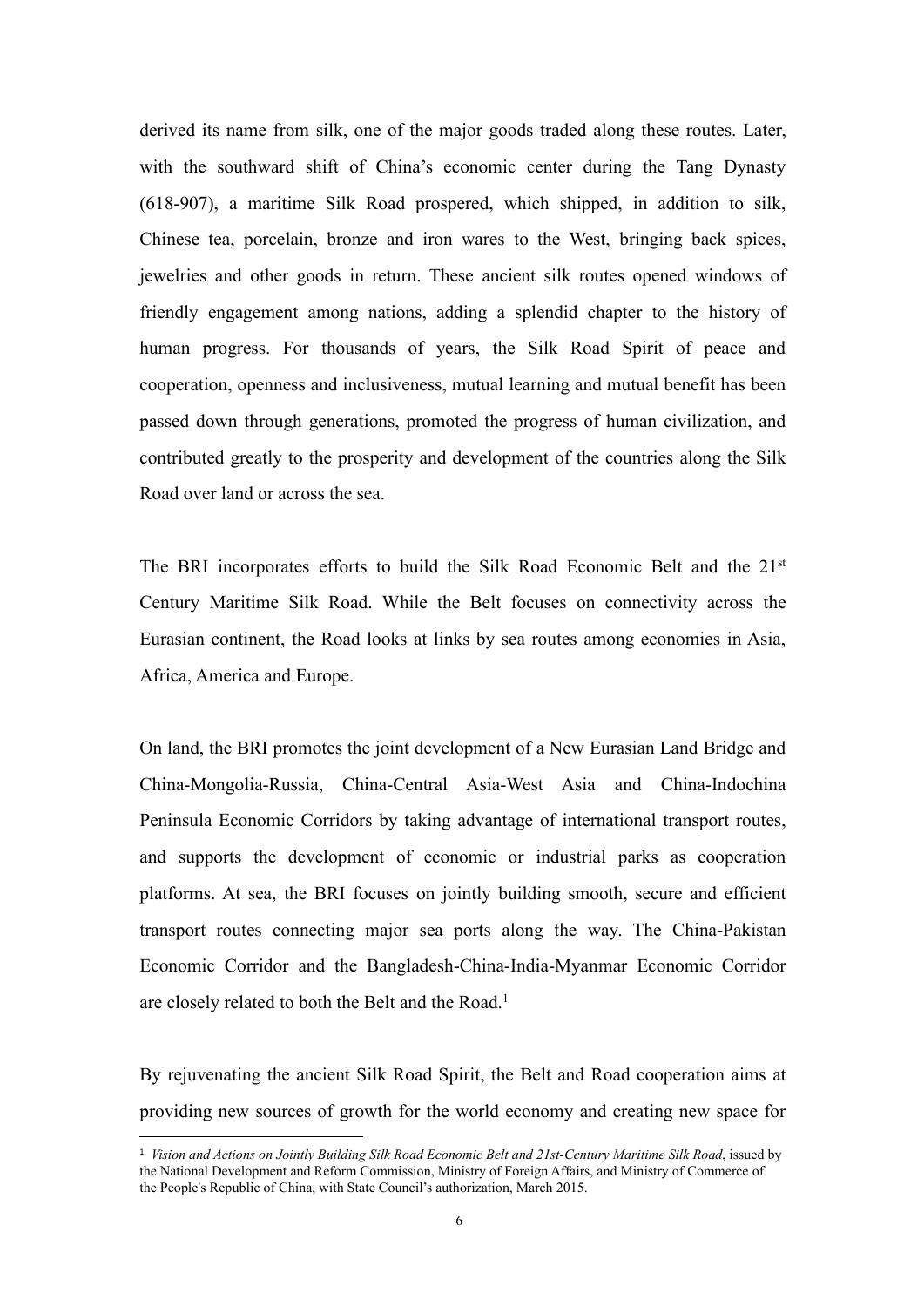international economic cooperation. With the main focus on infrastructure development, it promotes both hard and soft connectivity in its five priority areas, covering bilateral, trilateral and multilateral cooperation.

### **1.3 Progress Already Made**

With joint efforts of all partners, the past six years have witnessed remarkable progress in the Belt and Road cooperation.

#### **1.3.1 Policy Synergy**

By the end of March 2019, 125 countries and 29 international organizations had signed instruments of cooperation with China to promote the Belt and Road cooperation. The concept of the Belt and Road cooperation has been referred to favourably in many documents of the United Nations. Moreover, there have been efforts to identify and promote synergy between the BRI and various national, regional and global plans and initiatives, such as those of the United Nations, the African Union, ASEAN, the European Union, the Eurasian Union and CELAC.

### **1.3.2 Infrastructure Connectivity**

A number of key infrastructure projects such as railways, ports and pipelines are moving forward in Asia, Europe, Africa and even beyond. The six economic corridors [2](#page-10-0) put forth by participating countries are making steady progress. The newly built Mombasa-Nairobi Railway has reduced the travel time between Kenya's biggest port and its capital from 10 hours to 4 hours, while the Addis Ababa-Djibouti Railway has shortened the journey between the two cities from 7 days to 12 hours. By the end of 2018, the China Railway Express to Europe had operated over 13,000 freight trains, reaching 49 cities in 15 European countries. With the construction of the China-Laos Railway, Laos is expected to be transformed from a landlocked to a land-linked

<span id="page-10-0"></span><sup>2</sup> Namely, the New Eurasian Land Bridge, the China-Mongolia-Russia Economic Corridor, the China-Central Asia-West Asia Economic Corridor, the China-Indochina Peninsula Economic Corridor, the China-Pakistan Economic Corridor, and the Bangladesh-China-India-Myanmar Economic Corridor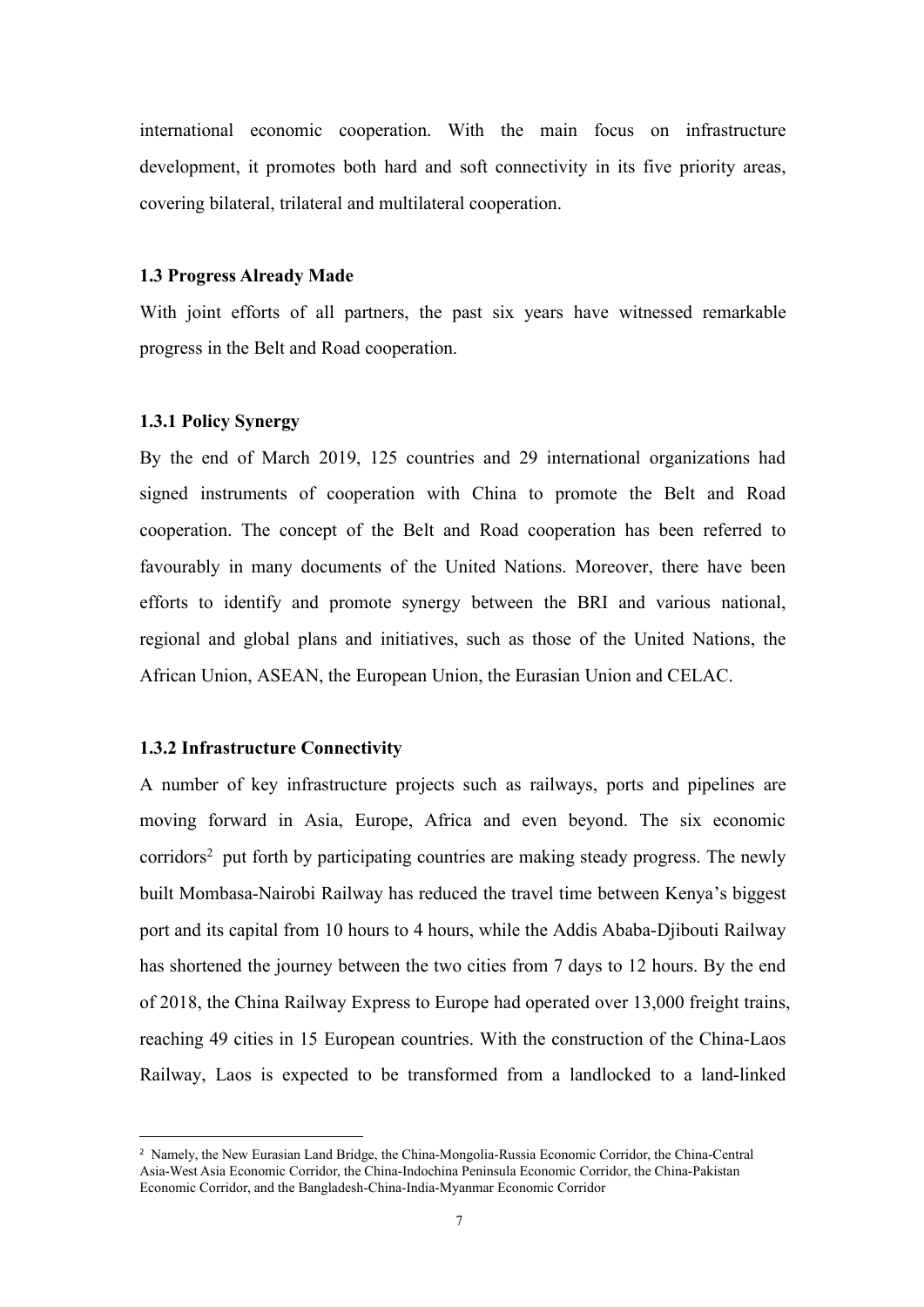country. Transport links have been further enhanced by air transport agreements that helped to open new air routes.

#### **1.3.3 Trade Promotion**

By the end of 2018, trade in goods between China and countries along the Belt and Road had exceeded US\$6 trillion. The outward direct investment from China in these countries had amounted to over US\$70 billion. From 2013 to 2018, 82 economic and trade cooperation zones and industrial parks were established in 24 countries, with the total investment exceeding US\$28 billion, hosting nearly 4,000 enterprises from all over the world and creating  $244,000$  local jobs.<sup>[3](#page-11-0)</sup> With the adoption of the Astana Proposal for Enhancing Cooperation in Tax Matters, the Belt and Road Initiative Tax Administration Cooperation Mechanism is going to be launched to further promote trade and investment facilitation and improve the business environment in Belt and Road countries.

### **1.3.4 FinancialCooperation**

By the end of 2018, 28 countries had approved the *Guiding Principles on Financing the Development of the Belt and Road*. Multilateral development banks such as the World Bank, the Asia Infrastructure Investment Bank, the Asia Development Bank, the New Development Bank, the European Bank for Reconstruction and Development the European Investment Bank and the African Development Bank are involved in the Belt and Road investment and financial cooperation. By the end of 2018, the Silk Road Fund had supported 28 projects, with pledged funding of US\$11 billion. The special lending scheme of RMB380 billion announced by China at the 1<sup>st</sup> BRF had been committed. Under the cooperation between the Silk Road Fund and the European Investment Fund, the China-EU Co-Investment Fund was put into operation and completed its first fund-raising in July 2018. The China-Africa Development

<span id="page-11-0"></span><sup>3</sup> Asia Economic Weekly, Research and Training Institute, Boao Forum for Asia, Vol. 37, p19. See also at http://www.boaoforum.org/u/cms/www/201809/25103233ma9i.pdf, 2018.9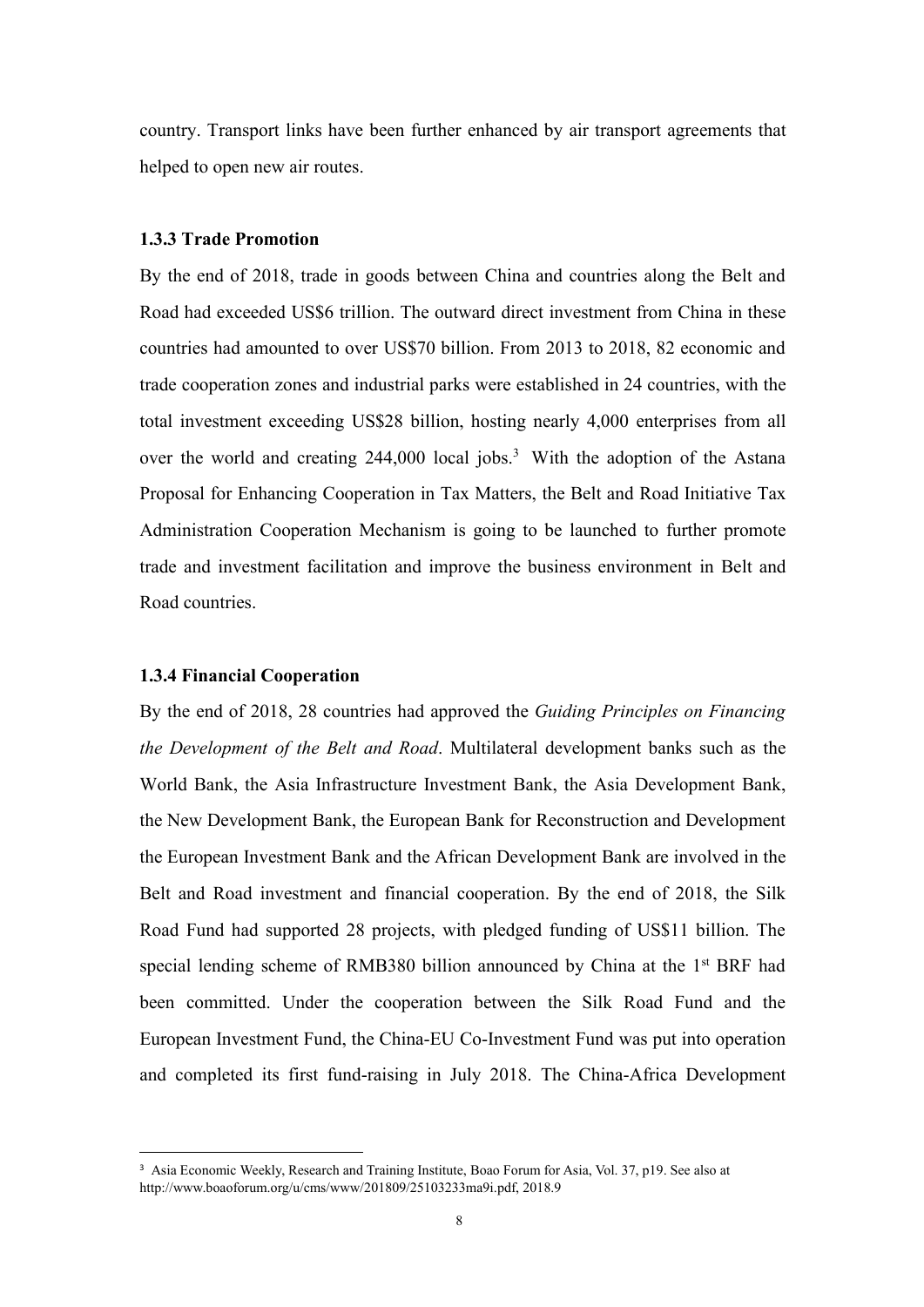Fund and other co-financing facilities established through bilateral cooperation are also involved in financing the Belt and Road cooperation.

#### **1.3.5 People-to-People Bond**

The people-to-people exchanges and cooperation in education, science and technology, culture, tourism, media and think tanks are further enhanced. The number of people involved in two-way tourism exchange between China and the countries along the Belt and Road is expected to exceed 85 million, and the tourism gains will reach around US\$110 billion by 2020. To promote cultural exchange among the Belt and Road partners, the Silk Road International League of Theaters, the International Alliance of Museums of the Silk Road, the Network of Silk Road Arts Festival, the Silk Road International Library Alliance, and the Silk Road International Alliance of Art Museums and Galleries have been established. Think tank networks among partners were also set up to advise on the Belt and Road cooperation.

The Advisory Council members recognize the tremendous progress achieved in the last six years, and note that there is of course scope for improvement on the way forward, to ensure that the Belt and Road cooperation really fulfills its vision of win-win cooperation and mutual benefit for all. Suggestions for continued improvements are made in the subsequent chapters.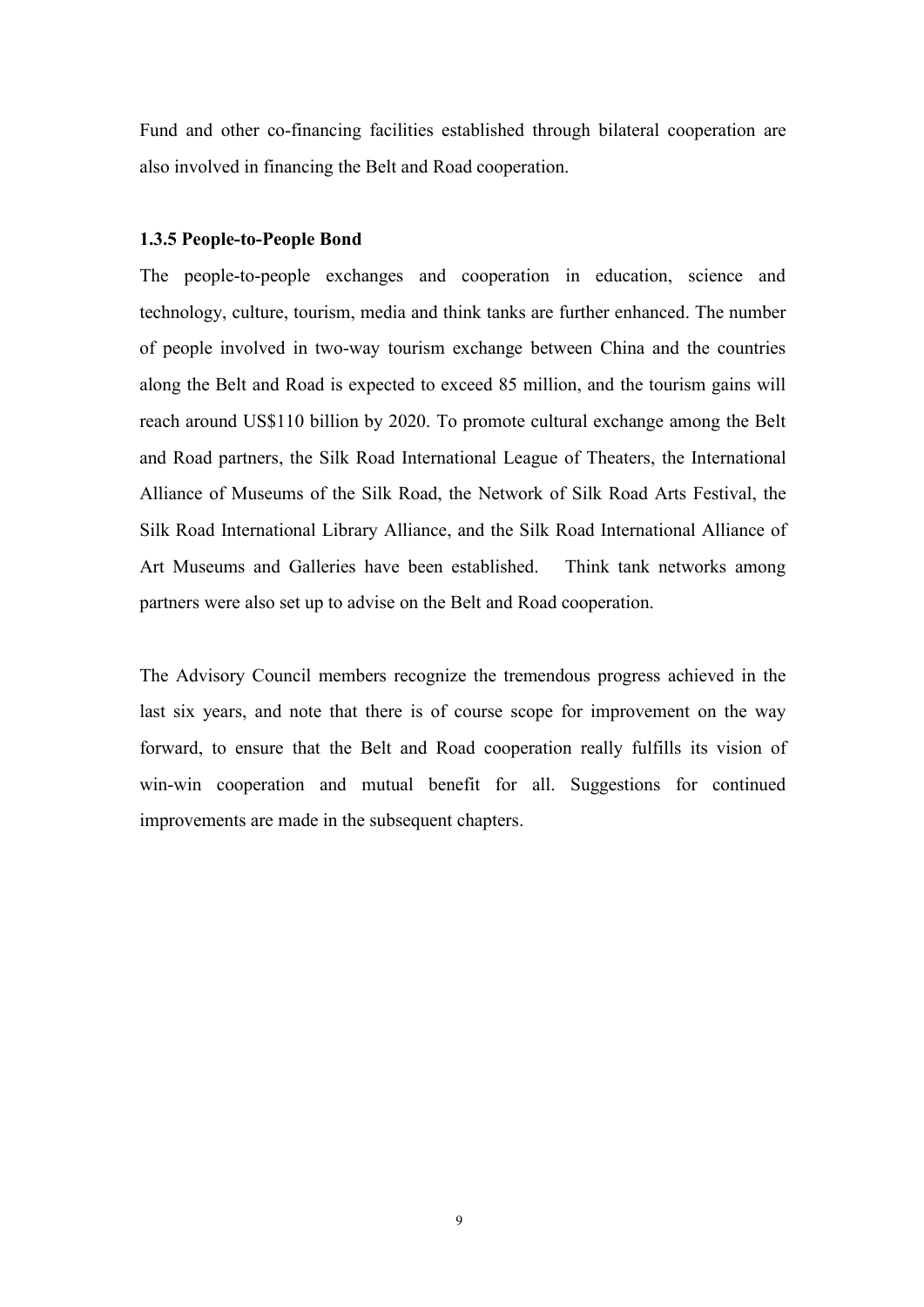### **Chapter 2: Belt and Road Cooperation: Exploring New Sources of Economic Growth**

The quest for new sources of growth for the world economy has been a top priority of international economic cooperation since the global financial crisis in 2008. Nevertheless, more than a decade after the crisis, world economic growth remains sluggish and uneven, with protectionism and uncertainties weighing on future growth.

As indicated in a recent report of the International Monetary Fund (IMF), the global growth forecast for 2019 and 2020 willhave to be again revised downward. Risks to global growth tilt to the downside. A range of triggers could spark a further deterioration in risk sentiment with adverse growth implications. The policy priority to tackle these challenges suggested by the IMF includes multilateral cooperation to address sources of dissatisfaction with the rules-based trading system, reduce trade costs, and resolve disagreements without raising tariff and non-tariff barriers, as well as harness domestic policies to boost potential output growth, enhance inclusiveness and sustainability, and strengthen fiscal and financial buffers [4](#page-13-0) .

Against this backdrop, the Belt and Road cooperation, which aims at promoting efficient flow of economic factors and market integration through efficient and improved infrastructure connectivity, could help to remove infrastructure bottlenecks impeding long-term economic growth for many countries, and facilitate trade and investment, thereby providing new sources for the world economic growth to meet the needs of our times.

#### **2.1 Infrastructure and Economic Growth: An Analytical Review**

The impact of infrastructure on economic growth has been assessed by many studies.

<span id="page-13-0"></span><sup>4</sup> *World Economic Outlook Update: A Weakening Global Expansion*, January 2019, the International Monetary Fund, see at: https://www.imf.org/en/Publications/WEO/Issues/2019/01/11/weo-update-january-2019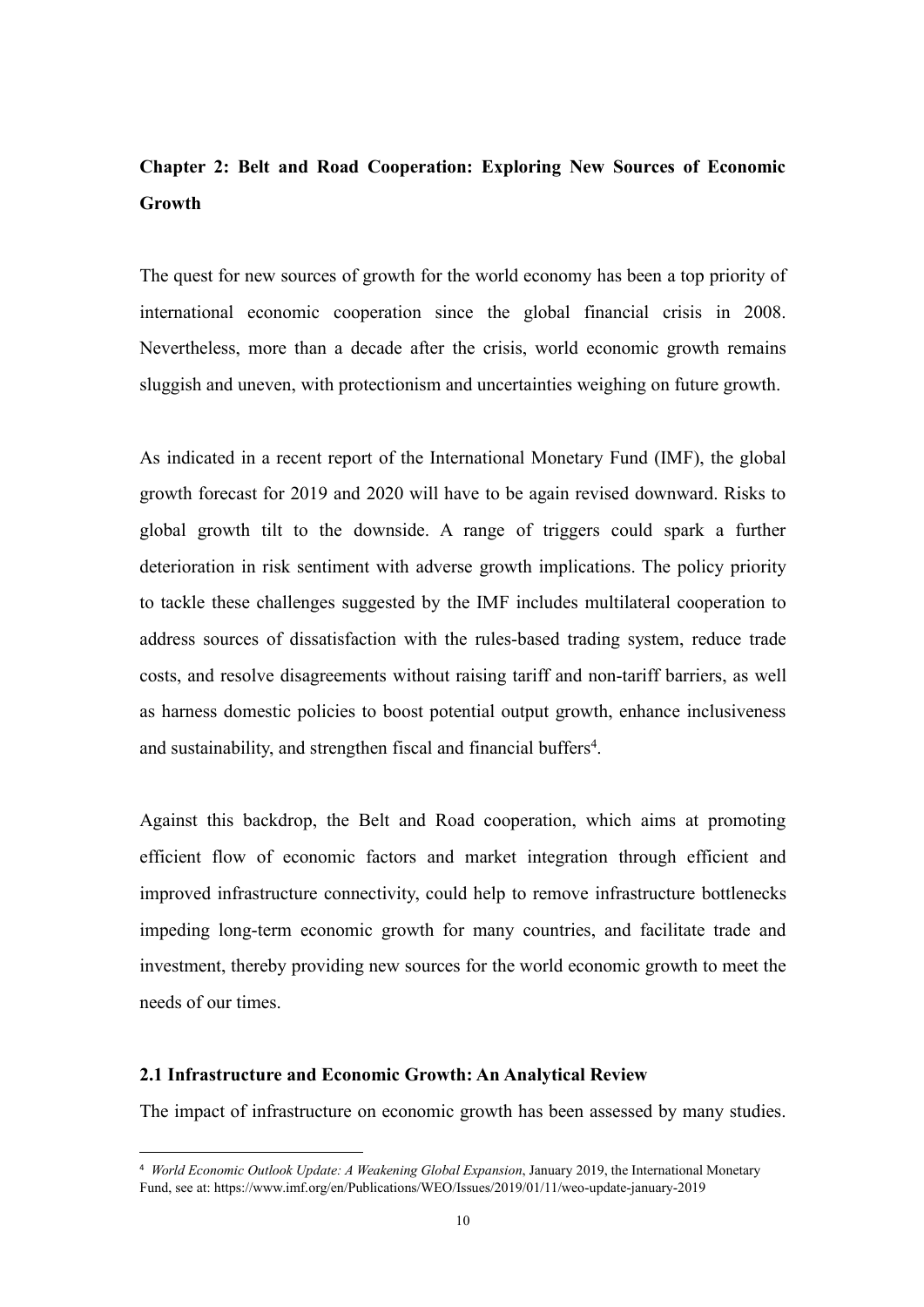Infrastructure development enhances competitiveness and productivity, while improving accessibility of public services. Furthermore, it has the potential to generate jobs critical for catalyzing broad-based socioeconomic progress. Roads, ports, airports, railways, and telecom networks are the conduits of trade and mobility; while energy transition, driven by low carbon pathways is facilitating the 'right' fuel mix, including renewable sources of electricity that offer clean energy, which, along with water infrastructure, underpins public health. The socioeconomic rates of return of infrastructure are high; and one study estimated a dollar of infrastructure investment could raise GDP by 20 cents in the long run by boosting productivity.<sup>[5](#page-14-0)</sup> The choice and appropriate mix of investment in public services has the potential to enhance the quality of economic growth.

An ADB study further confirms that infrastructure development supports growth and has implications for poverty reduction and, with deployment of appropriate technologies, raises factor (capital and labor) productivity. Efficient and balanced infrastructure development has externalities and economies of scale and scope. [6](#page-14-1) For instance, improvement of road and railway networks lowers transportation costs and facilitates better inventory management, and reduces costs and commuting time to work and related stress. The development of social infrastructure uplifts health and education services. Enhanced access to communication networks is likely to result in efficient market clearing and enhanced competition as a result of improved information flows. This would result in different patterns of agglomeration, as well as changes in the pattern of specialization of agents and in their incentives to innovate.[7](#page-14-2)

Increasing level of infrastructure stock has direct implications for poverty reduction<sup>8</sup> [8](#page-14-3) as people can access basic services, getting what they need or want — water and sanitation, power, telephone and computer access, and transport. Poverty reduction in

<span id="page-14-0"></span><sup>5</sup> *Bridging Global Infrastructure Gaps*, McKinsey Global Institute, June 2016

<span id="page-14-1"></span><sup>6</sup> Stéphane Straub and Akiko Terada-Hagiwara, *Infrastructure and Growth in Developing Asia*, ADB Economics Working Paper Series,No. 231, November 2010, Asia Development Bank, Page 1.

<span id="page-14-2"></span><sup>7</sup> *Ibid,* Page 10.

<span id="page-14-3"></span><sup>8</sup> *Ibid,* Page 1.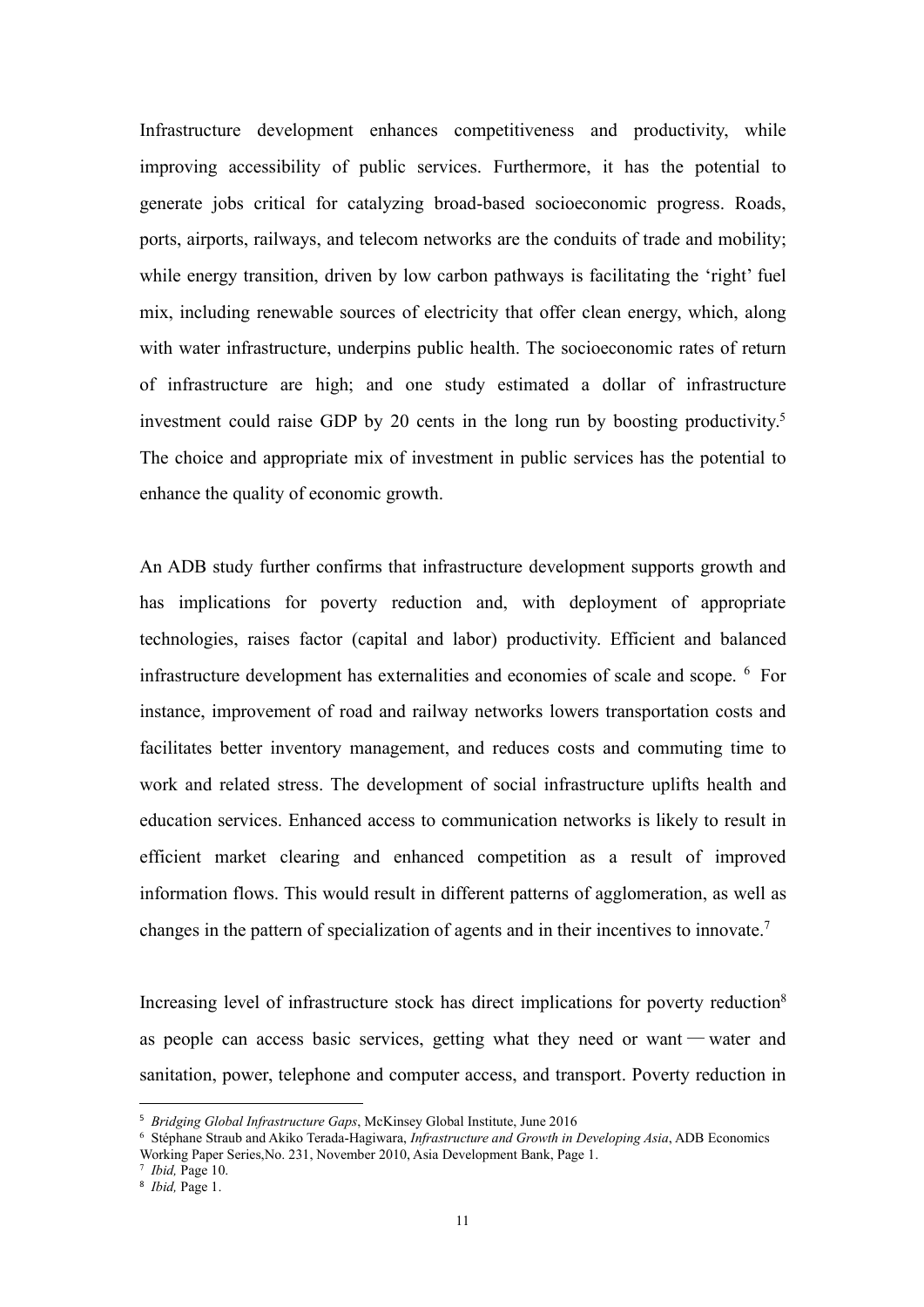turn sustains long-term economic growth.

Factoring in demographic transition, global economic dynamics and spatial disparities, global investment requirements evidence ever-expanding needs. McKinsey Report estimates infrastructure investment needs to be 3.8 percent of GDP, or an average of USD3.3 trillion a year from 2016 through 2030, to support expected rates of growth. Emerging economies account for some 60 percent of that need.<sup>[9](#page-15-0)</sup> The Global Infrastructure Hub (GIH) report forecasts that global infrastructure investment will reach US\$94 trillion from 2016 to 2040, which is 19 percent higher than what would be delivered under current trends. If GDP growth is higher than forecast, the requirement for infrastructure will be higher. Spending needs are greatest for energy and roads, which together account for more than two-thirds of global investment needs, and almost three-quarters of the US\$14.9 trillion global infrastructure gap is attributed to these two sectors. Countries all over the world are encouraged to invest heavily in infrastructure to meet the needs of their citizens and underpin productivity throughout their economies.<sup>[10](#page-15-1)</sup>

#### **2.2** Belt and Road Cooperation to Remove Bottlenecks for Growth

It is the shared view of the Advisory Council that the Belt and Road cooperation across countries, especially among developing countries, with its emphasis on infrastructure development within national and regional corridors, could play an instrumental role in removing a primary bottleneck impeding industrialization. Improved infrastructure connectivity, delivered to a high quality with a focus on viability, resilience and sustainability would catalyze the development of new industrial chains, value chains and supply chains, create jobs, nurture human capital, and support the long-term growth of these countries.

The conceptual approach and framework of the China-Pakistan Economic Corridor

<span id="page-15-0"></span><sup>9</sup> *Bridging Global Infrastructure Gaps*, McKinsey Global Institute, June 2016.

<span id="page-15-1"></span><sup>10</sup> *Global Infrastructure Outlook*,Global Infrastructure Hub, July 2017.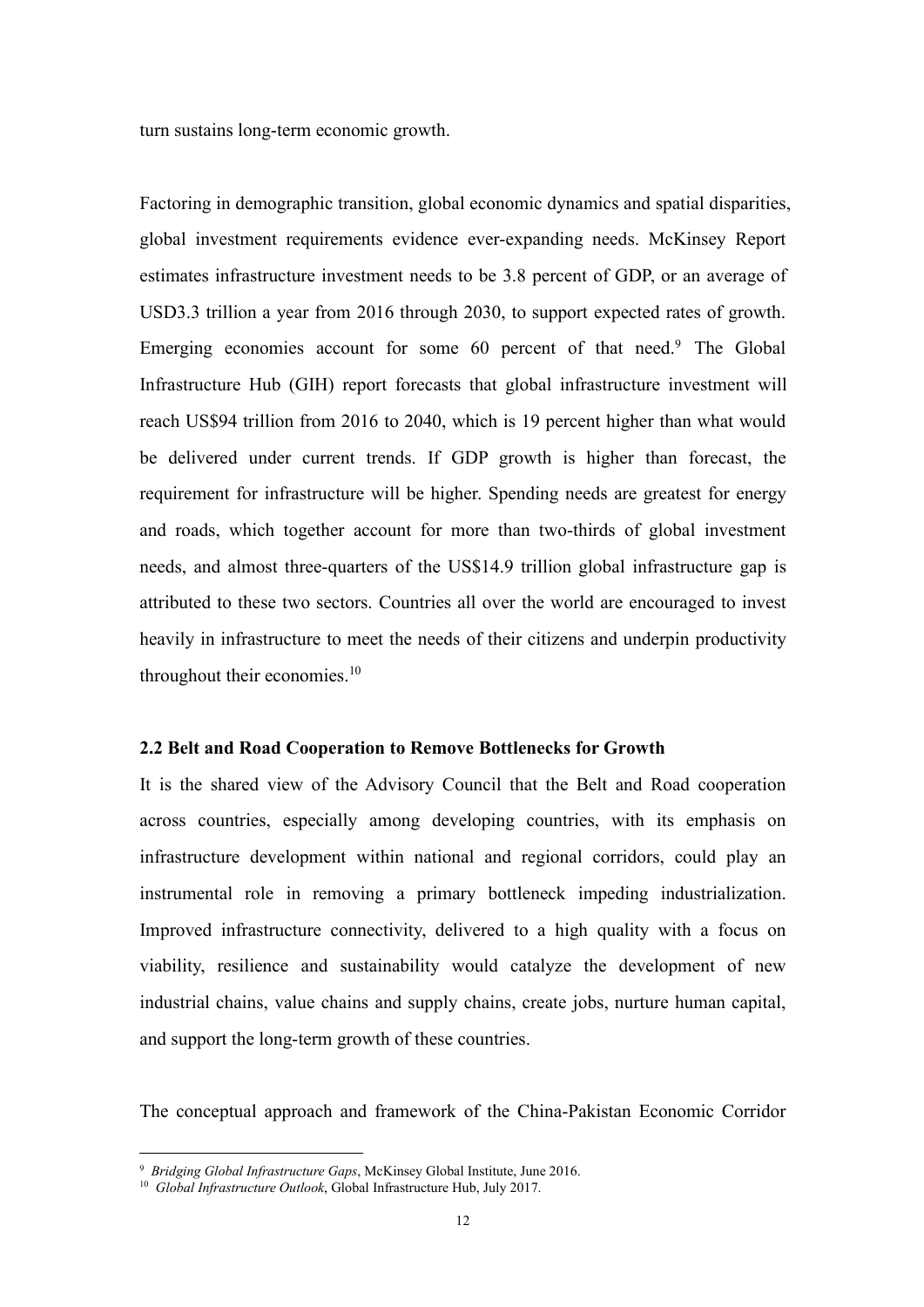(CPEC) is one example of how the Belt and Road cooperation can be strategized to address a country's critical economic constraints and challenges and how to sequence infrastructure projects to stimulate economic growth, while positioning development more broadly to support its long term development goals.

Over the past decade or so, Pakistan faced power crises that had crippled the economy and industry and caused sufferings for its people. Even in Islamabad, Pakistan's capital, electricity outages for about 12 hours a day persisted in the summer. Frequent power outages and unstable voltage induced high costs, discontinuity of manufacturing assembly lines and risk of machinery breakdowns. Long-standing power crises eventually hampered the country's industrialization as well as its productivity and competitiveness, with attendant negative impact on economic growth. Recognizing energy as a lifeline for people and industry, 15 energy projects including hydro, solar, wind and coal-fired power plants were planned as the priority of CPEC with a total generation capacity of 11,110MW. Of these, 7 had been completed and put into operation and 6 were under construction as of the end of 2018. The completed projects have added 3240 MW capacity to the country's national grid, amounting to more than  $11\%$  $11\%$  of the total installed capacity of 29,000 MW in Pakistan.<sup>11</sup> The CPHGC's 2\*660MW Power Plant Project at Hub in Balochistan alone could meet the power needs of 4 million Pakistani families and create nearly 10 thousand jobs<sup>[12](#page-16-1)</sup>. .

Full scale development of CPEC would unlock more growth potential. CPEC projects executed thus far have created more than 75,000 direct job opportunities for Pakistani people, besides catalyzing relevant upstream and downstream industries, such as raw material processing and catering, which provide more employment opportunities for local people.<sup>[13](#page-16-2)</sup> CPEC has the potential to create between 700,000 jobs for Pakistan

<span id="page-16-0"></span><sup>11</sup> *Latest Progress of CPEC*, Website of the Embassy of the People's Republic of China in the Islamic Republic of Pakistan, 29 December 2018, see at: pk.chineseembassy.org/eng/zbgx/t1626097.htm

<span id="page-16-1"></span><sup>12</sup> *CPHGC's Unit 1 Successfully Synchronized with Pakistan National Grid,* Website of China-Pakistan Economic Corridor, 1 January 2019, see at:

http://www.cpecinfo.com/news/cphgc-unit-1-successfully-synchronized-with-pakistan-national-grid/NjQ4Mg==

<span id="page-16-2"></span><sup>&</sup>lt;sup>13</sup> Latest Progress of CPEC, Website of the Embassy of the People's Republic of China in the Islamic Republic of Pakistan, 29 December 2018, see at: pk.chineseembassy.org/eng/zbgx/t1626097.htm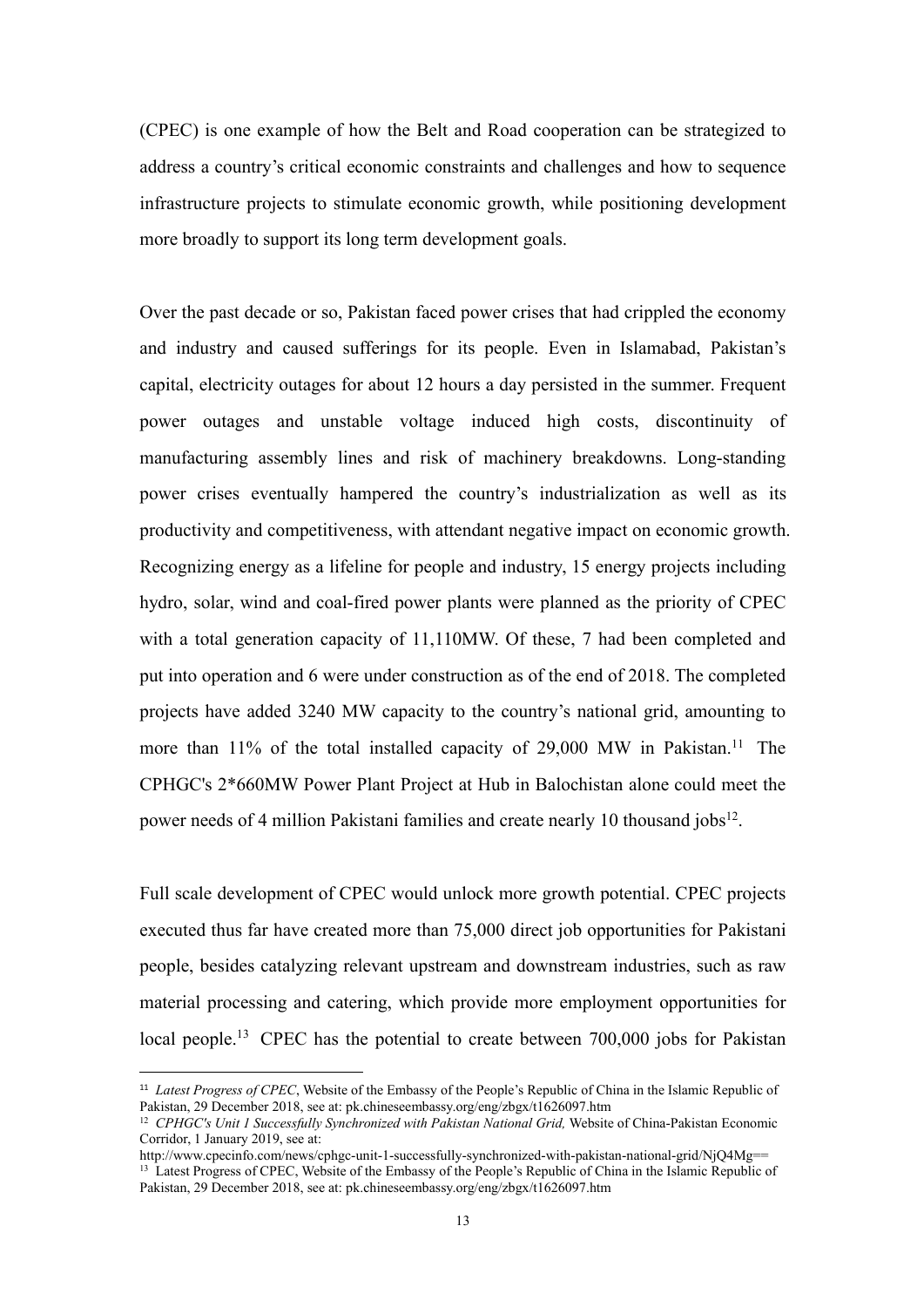from 2015 to 2030, according to a 2017 Deloitte study<sup>[14](#page-17-0)</sup>, and 1.2 million jobs, as estimated by the CPEC Centre of Excellence, Ministry of Planning, Development and Reform of Pakistan.[15](#page-17-1) Human resource development is further evident as employees have benefited from advanced techniques and best practices. As a result, GDP growth of Pakistan has accelerated from 3.5% in 2013 to 5.7% in 2017 according to the World Bank statistics.

Besides the impact of the Belt and Road cooperation on the economic growth of developing countries, some Advisory Council members also pointed out the beneficial economic and social spillovers for developed countries. For example, the rapid growth of population amid poor socioeconomic development is generating an increased level of migration from Africa to Europe, which, if left unchecked, will become one of the biggest challenges for European countries in the foreseeable future. The Belt and Road cooperation, by removing the infrastructure bottlenecks that impede economic growth, can foster growth and socioeconomic development in African countries, hence providing more job opportunities and better lives for local people in their own countries. On this score the Belt and Road cooperation could be deemed as "A Gift to Europe". And some specific proposals of investment developed and financed jointly by China and European Union to help the development of Africa could be further explored.

### **2.3 Belt and Road Cooperation to Facilitate Trade and Investment for Regional Economic Integration**

The Advisory Council members and the special guest share the opinion that the Belt and Road cooperation can facilitate the expansion of trade and investment through reducing trade and investment barriers, which will further contribute to regional economic integration.

<span id="page-17-0"></span><sup>14</sup> *How will CPEC boost Pakistan economy*?, Deloitte, see at:

<span id="page-17-1"></span>https://www2.deloitte.com/content/dam/Deloitte/pk/Documents/risk/pak-china-eco-corridor-deloittepk-noexp.pdf <sup>15</sup> Dr. Shahid Rashid, Muhammad Muzammil Zia and Shujaa Waqar, *Employment Outlook of China Pakistan Economic Corridor: A Meta Analysis*, Center of Excellence for CPEC, Issue 2, 2018, Working paper #028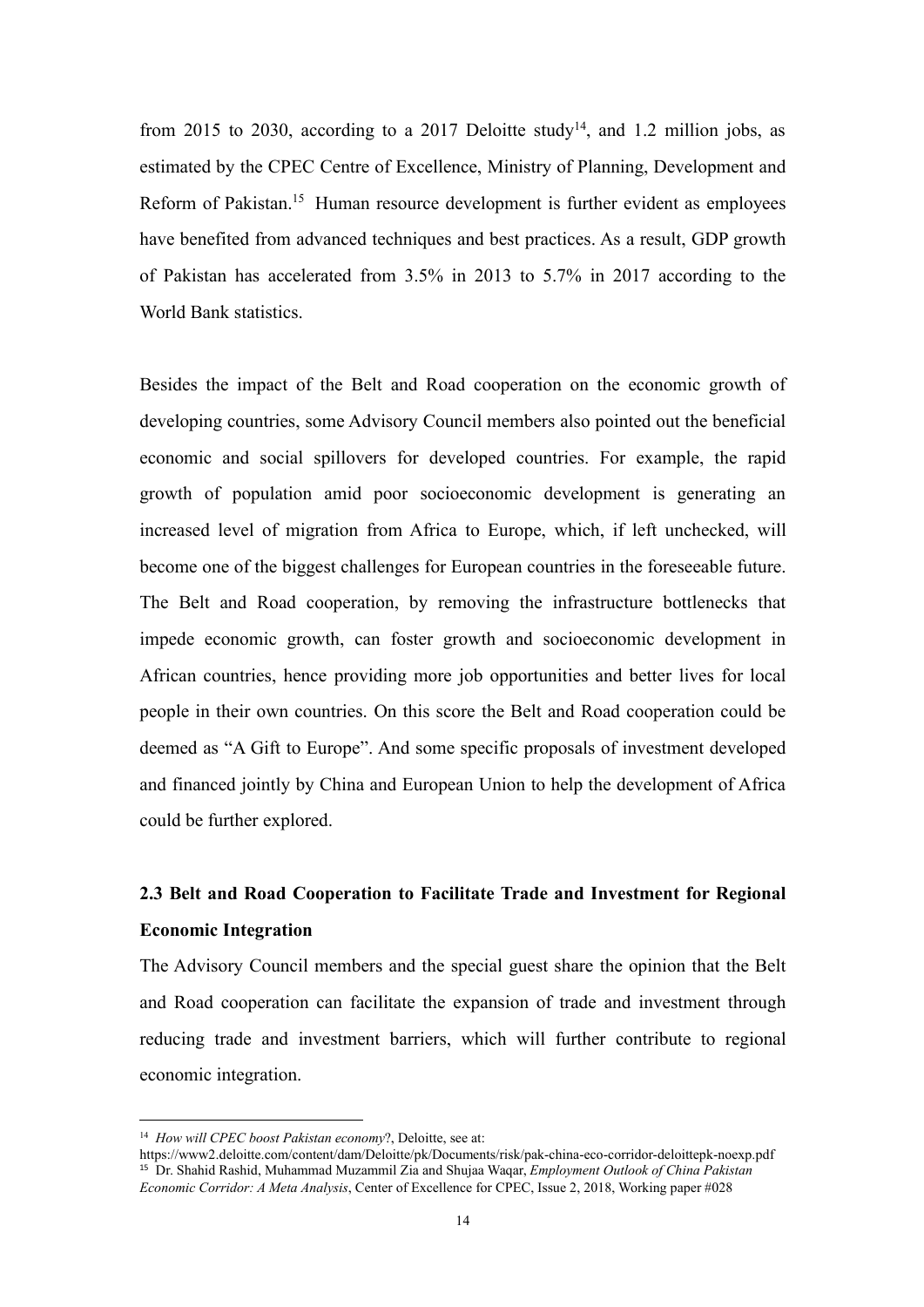According to a study of the World Bank, by improving infrastructure connectivity, the Belt and Road cooperation will significantly reduce shipping time and trade costs. For the world, the average reduction in shipping time is estimated to range between 1.2 and 2.5 percent, leading to reduction in aggregate trade costs between 1.1 and 2.2 percent. For the Belt and Road economies, the decrease in shipping time and trade costs is estimated to range between 1.7 and 3.2 percent and 1.5 and 2.8 percent, respectively. The largest gains were found in the Belt and Road economies located along the corridors, as the shipping time along these corridors declined by up to 11.9 percent and trade costs by up to  $10.2$  percent<sup>[16](#page-18-0)</sup>. .

Reduced shipping time and trade costs could in turn increase trade among the Belt and Road economies. Studies showed that the Belt and Road transportation projects increase total exports among the Belt and Road economies by 4.6 percent in the presence of improved economic corridors and by 7.2 percent when border delays are reduced. In addition, effective trade agreements and improved market access would magnify the trade impact of BRI infrastructure projects, increasing total exports by 11.2 and 12.9 percent with trade gains larger if trade cooperation complemented infrastructure cooperation.[17](#page-18-1) An analysis by RAND also tested the impact on trade volume caused by improved connectivity of different transport modals; in particular the existence of a rail connection is associated with the largest impact on improving trade. (See Table  $1)^{18}$  $1)^{18}$  $1)^{18}$ . .

<span id="page-18-1"></span><span id="page-18-0"></span><sup>16</sup> François de Soyres, Alen Mulabdic, Siobhan Murray, Nadia Rocha,Michele Ruta, *How Much Will the Belt and Road Initiative Reduce Trade Costs*? World Bank Group, October 2018, Policy Research Working Paper 8614. <sup>17</sup> Suprabha Baniya, Nadia Rocha, Michele Ruta, Trade Effects of the New Silk RoadA Gravity Analysis, World Bank 2019

<span id="page-18-2"></span><sup>&</sup>lt;sup>18</sup> Hui Lu, Charlene Rohr, Marco Hafner, and Anna Knack, China Belt and Road Initiative: Measuring the impact of improving transportation connectivity on trade in the region. Santa Monica, CA: RAND Corporation, 2018. https://www.rand.org/pubs/research\_reports/RR2625.html.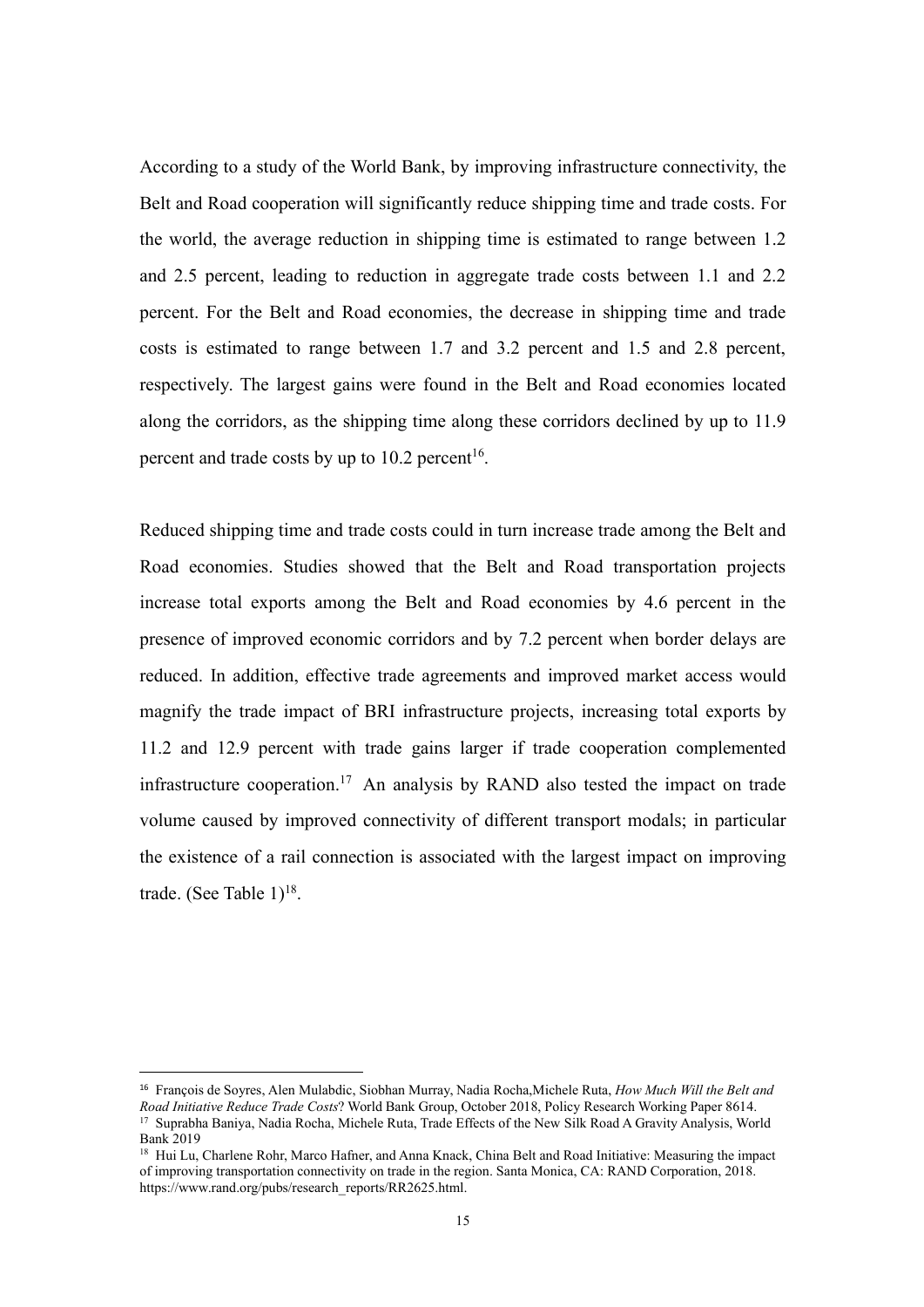|  |                                        |  |  |  | Table 1: Sensitivity test of the impact of transport connectivity and |  |
|--|----------------------------------------|--|--|--|-----------------------------------------------------------------------|--|
|  | infrastructure on export trade volumes |  |  |  |                                                                       |  |

| <b>Change of transport indices</b>       | <b>Change in trade</b> |
|------------------------------------------|------------------------|
| Added a rail connection                  | $+2.8$ per cent        |
| Air distance reduced by 10 per cent      | $+0.41$ per cent       |
| Maritime distance reduced by 10 per cent | $+0.13$ per cent       |
| Road density improved by 10 per cent     | $+0.34$ per cent       |
| Rail density improved by 10 per cent     | $+0.21$ per cent       |

Source: Lu & Charlene etc., RAND 2018.

The Mombasa-Nairobi Railway is another case study of how the Belt and Road cooperation could facilitate trade. Following the completion of this railway in May 2017, the travel time between Mombasa, the largest port of both Kenya and East Africa, and Nairobi, Kenya's capital has been cut from 10 hours to 4 hours, while the cost of cargo shipment is expected to drop from US\$0.20 to US\$0.08 per tonne per kilometre due to the use of block trains which offer economies of scale compared to narrow gauge and road transport.<sup>[19](#page-19-0)</sup> With the logistics cost being reduced by 10-40 percent,<sup>[20](#page-19-1)</sup> the cargo throughput at Mombasa Port between January and September 2018 increased to 23.2 million dead weight tonnes (dwt), up from 22.7 million dwt over the same period in 2017, and trans-shipment cargo handled by Mombasa port rose by 40.1 percent, according to a recent report issued by the Northern Corridor Transit and Transport Co-ordination Authority (NCTTCA).<sup>[21](#page-19-2)</sup> The railway has not only created more business opportunities for Kenya, but also reinforced its economic links with other landlocked countries in East Africa as one of the main transiting

<span id="page-19-0"></span><sup>19</sup> *High-Speed Rail Will Be an Economic Boost to Kenya*, Ministry of Industry, Trade and Cooperatives, Republic of Kenya, see at:

http://www.industrialization.go.ke/index.php/media-center/blog/358-high-speed-rail-will-be-an-economic-boost-to -kenya

<span id="page-19-1"></span><sup>20</sup> http://world.people.com.cn/n1/2018/0813/c1002-30223878.html

<span id="page-19-2"></span><sup>&</sup>lt;sup>21</sup> *Efficiency, SGR Seen Driving Growth at Mombasa Port, Business Daily Africa, see at:* 

https://www.businessdailyafrica.com/corporate/shipping/Efficiency--SGR-seen-driving-growth-at-Mombasa-port-/ 4003122-4917434-9oyhp1/index.html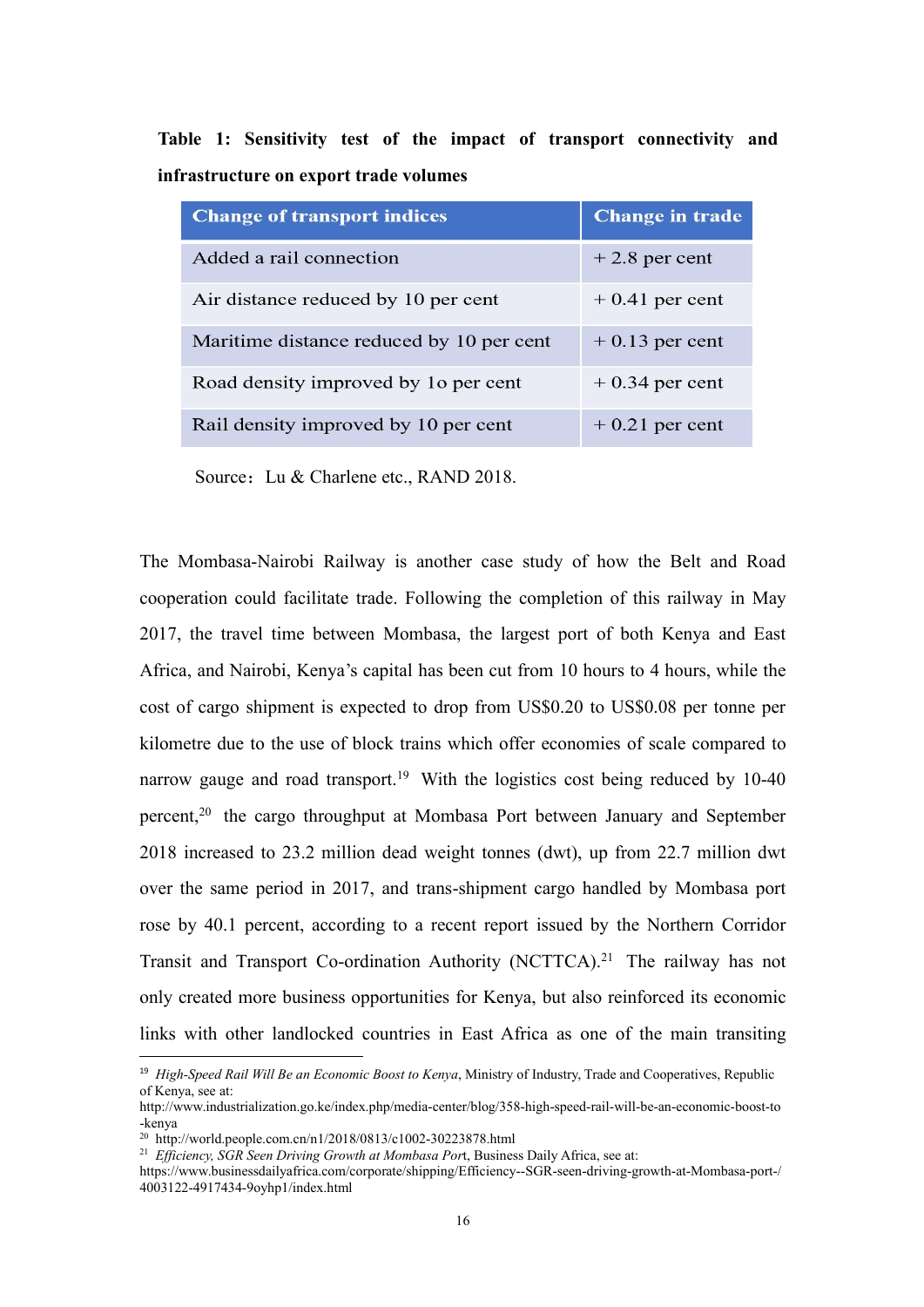points for their exports and imports, which might help Kenya to develop into a regional logistic and manufacturing hub in the future.

Evidence also shows that improvement of infrastructure connectivity can promote investment. According to a study of the World Bank, the travel time reductions brought about by the proposed Belt and Road transportation network are associated with a 4.97-percent increase in total FDI flows for the Belt and Road countries and 4.36-percent increase in FDI flows within the Belt and Road countries. Among the Belt and Road countries, the proposed Belt and Road transportation network is estimated to increase FDI flows to the Belt and Road's East Asia Pacific region by 6.25 percent, Europe and Central Asia by 4.7 percent, Middle East and North Africa by 3.37 percent, South Asia by 5.19 percent, and Sub-Saharan Africa by 7.47 percent. Non-Belt and Road countries will also benefit from the spillover of a more integrated regional economy, especially in Africa, where those countries are expected to see a 3.98-percent increase in FDI inflow with the Belt and Road transportation network and, through the increase in FDI, a 0.13 % increase in GDP growth.<sup>[22](#page-20-0)</sup>

Commending the noteworthy impact of the infrastructure connectivity on economic growth, some Advisory Council members highlighted that there is scope for further tapping its potential provided countries harmonize the differences in, among others, norms, standards, regulations and customs procedures while keeping in perspective internationally agreed practices, rules, conventions and technical standards. Therefore, the Advisory Council recommends that harmonization in these areas would need to be further strengthened, so as to unleash the catalytic effect of infrastructure connectivity to its fullest extent, and provide more impetus to economic growth in countries involved and beyond. Besides, some Advisory Council members highlighted that the Belt and Road cooperation could provide an opportunity to achieve both economic growth and sustainable development if high-quality, reliable, resilient and sustainable

<span id="page-20-0"></span><sup>22</sup> Maggie Xiaoyang Chen, Chuanhao Lin, *Foreign Investment across the Belt and Road Patterns, Determinants and Ef ects*, the World Bank Group, October 2018, Policy Research Working Paper 8607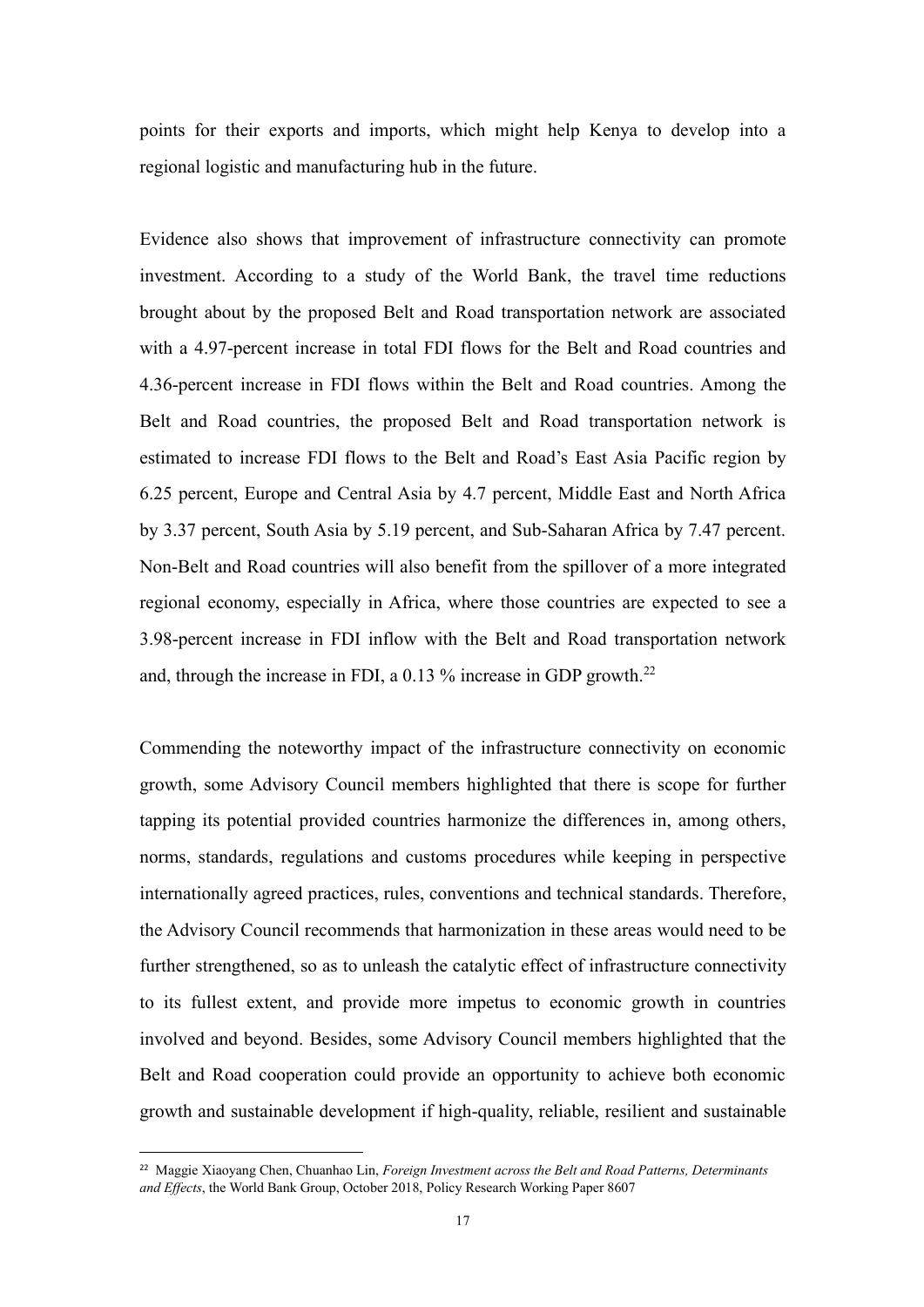infrastructure is built. The contribution of the Belt and Road cooperation to supporting sustainable development will be further explored in the next chapter.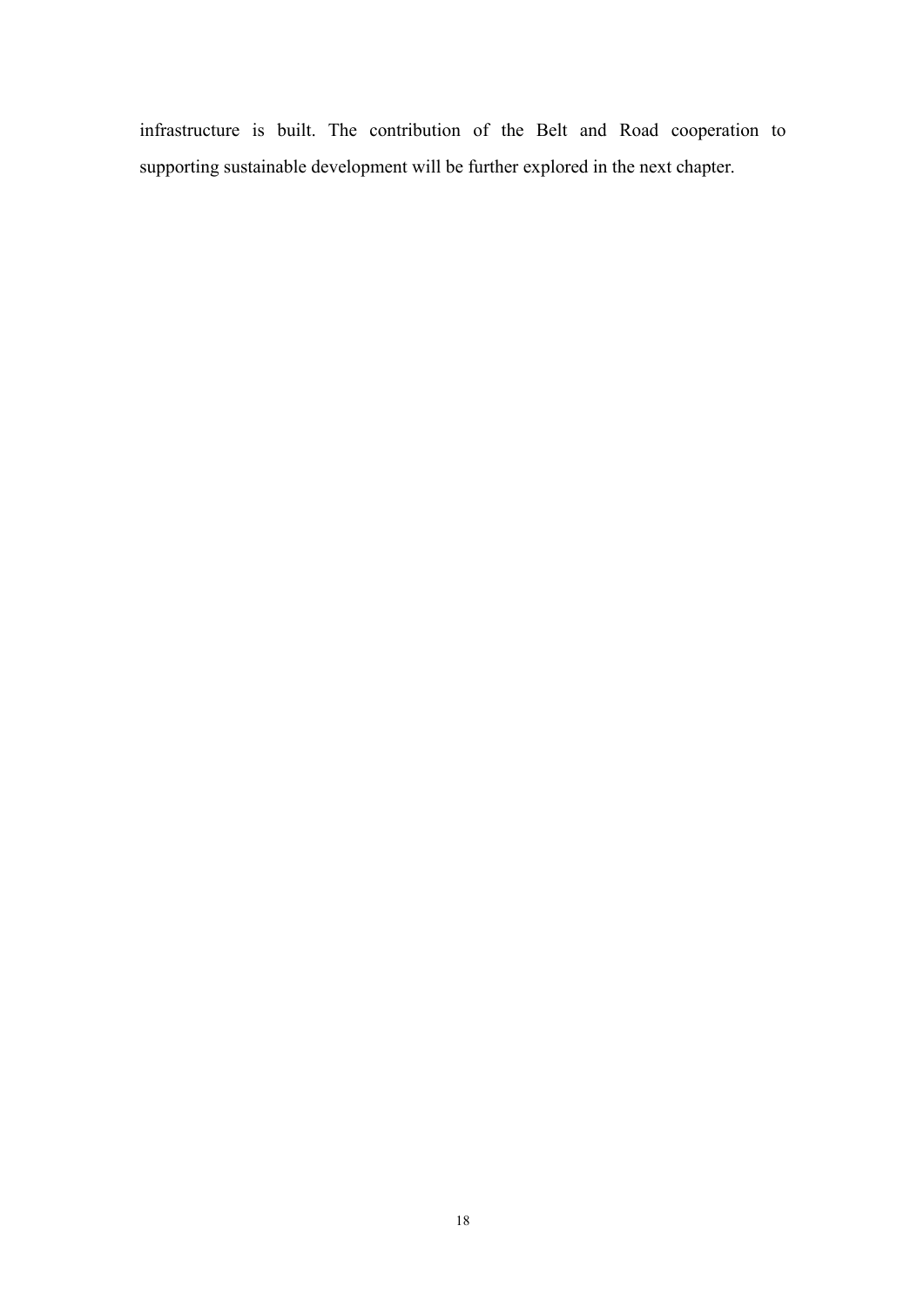### **Chapter 3** : **Belt and Road Cooperation for Supporting the 2030 Agenda for Sustainable Development**

The 2030 Agenda for Sustainable [Development](https://sustainabledevelopment.un.org/post2015/transformingourworld) (the 2030 Agenda), adopted by the United Nations General Assembly in 2015, provides a shared global vision and blueprint for collective efforts towards sustainable development. At its heart are 17 **S**ustainable Development Goals (SDGs) (See Table 2), which are a call for action by all countries to promote prosperity while protecting the environment. They recognize that ending poverty and other deprivations must go hand-in-hand with strategies that build economic growth and address a range of social needs including education, health, equality and job opportunities, while tackling climate change and working to preserve our ocean and forests.[23](#page-22-0)

### **Table 2: The 17 Sustainable Development Goals ofthe 2030 Agenda**

Goal 1: No poverty Goal 2: Zero hunger Goal 3: Good health and well-being for people Goal 4: Quality education Goal 5: Gender equality Goal 6: Clean water and sanitation Goal 7: Affordable and clean energy Goal 8: Decent work and economic growth Goal 9: Industry, Innovation, and Infrastructure Goal 10: Reducing inequalities Goal 11: Sustainable cities and communities Goal 12: Responsible consumption and production Goal 13: Climate action Goal 14: Life below water Goal 15: Life on land Goal 16: Peace, justice and strong institutions Goal 17: Partnerships for the goals

<span id="page-22-0"></span><sup>&</sup>lt;sup>23</sup> UN webpage on the 2030 Agenda for Sustainable Development. <https://sustainabledevelopment.un.org,> and https://sustainabledevelopment.un.org/sdgs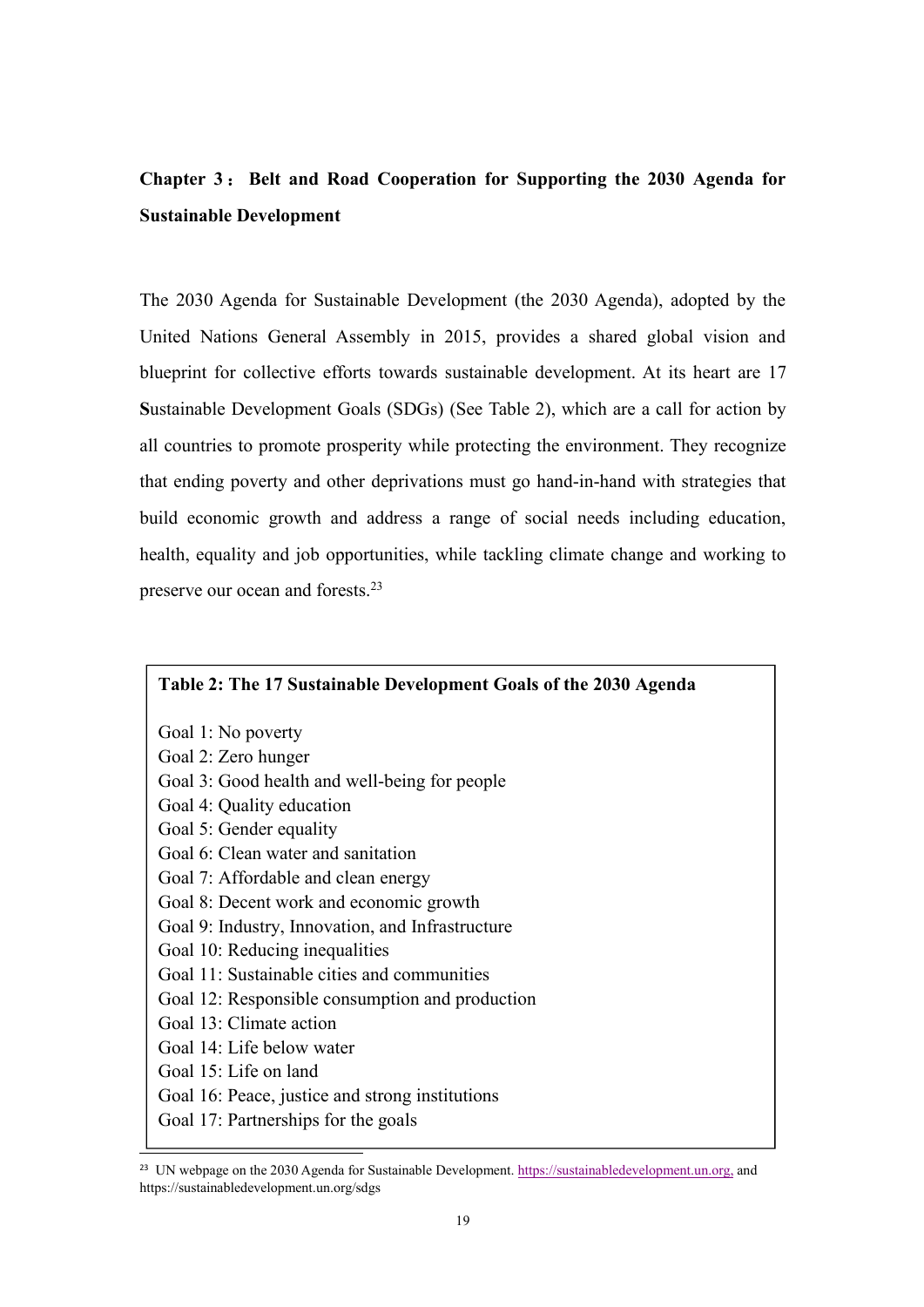It was generally recognized by the Advisory Council that, although the Belt and Road Initiative and the 2030 Agenda are different in nature and scope, they share many commonalities with the potential to derive mutual synergy.

#### **3.1 Synergy between the Belt and Road Cooperation and the 2030 Agenda**

The 2030 Agenda contains a comprehensive, far-reaching and people-centered set of universal and transformative goals and targets for sustainable development and the Belt and Road cooperation pursues overarching economic, social, fiscal, financial and environmental sustainability goals. In other words, they share similar goals and objectives. By providing new sources of economic growth through improved connectivity, the BRI helps to alleviate poverty and meet a range of social needs including education, health, equality and employment. It also emphasizes the importance "of promoting high environmental standards, while striking a good balance among economic growth, social progress and environmental protection<sup>2[24](#page-23-0)</sup>, , which would contribute to environmental protection and help to address climate change.

As for the means of implementation, the 2030 Agenda focuses on a revitalized Global Partnership to "facilitate an intensive global engagement in support of implementation of all the Goals and targets, bringing together Governments, the private sector, civil society, the United Nations system and other actors and mobilizing all available resources" [25](#page-23-1) . And the Belt and Road cooperation fosters policy synergy with various global, regional and national development strategies and plans to provide a platform for international economic cooperation based on the principle of extensive consultation, joint efforts and shared benefits.

<span id="page-23-0"></span><sup>24</sup> *Joint Communique of the Leaders Roundtable of the Belt and Road Forum for International Cooperation*, 15 May 2017, Beijing, China, http://www.beltandroadforum.org/english/n100/2017/0516/c22-423.html

<span id="page-23-1"></span><sup>25</sup> *Transforming Our World: the 2030 Agenda for Sustainable Development*, adopted by United Nations General Assembly on 25 September 2015.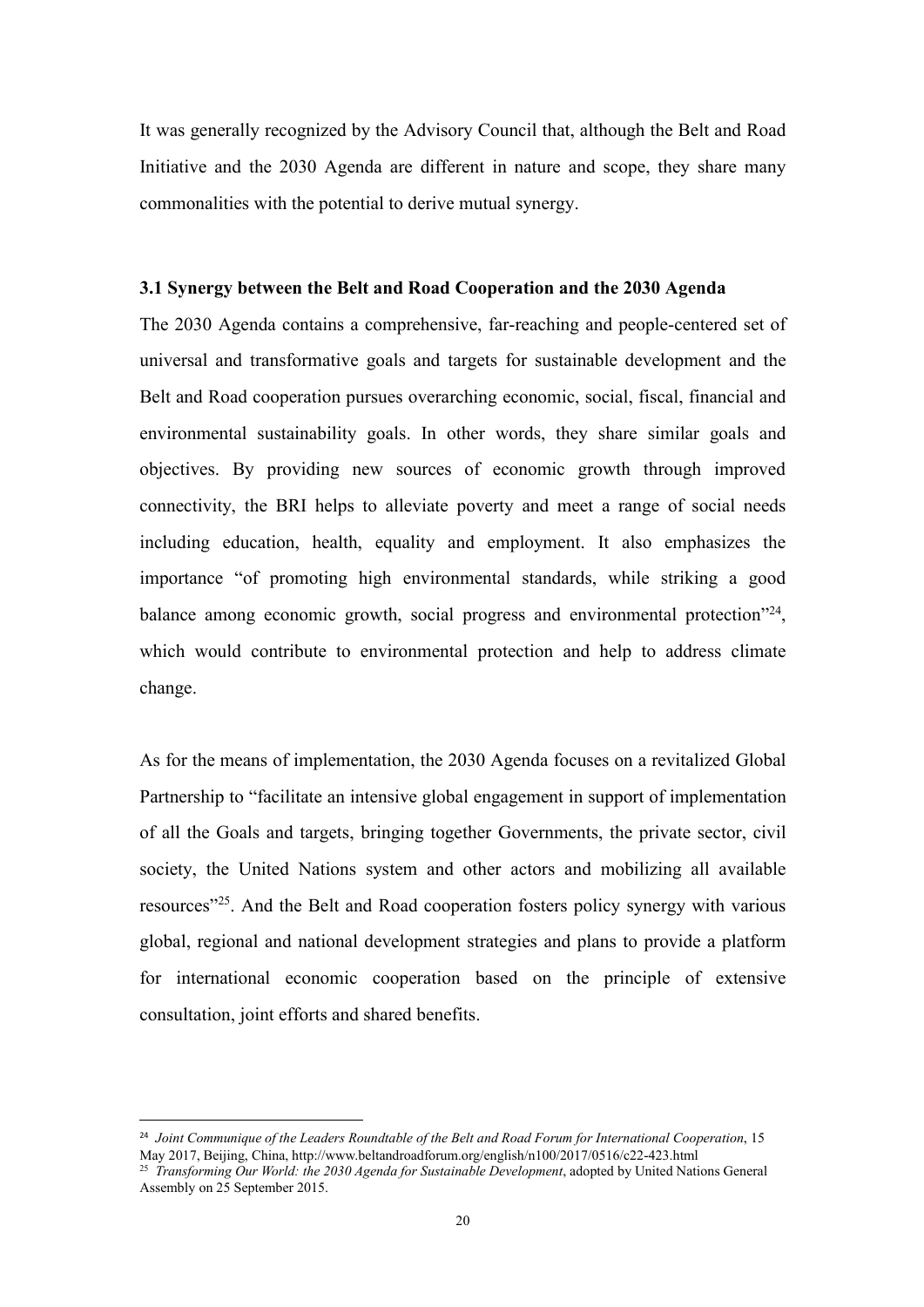Comprehensive connectivity-enhancing actions under the Belt and Road cooperation are extensively and intrinsically linked with a number of SDGs of the 2030 Agenda, and can effectively facilitate the achievement of them. For example, promoting facilities connectivity could catalyze economic growth, thereby contributing to ending poverty and hunger, improving people's well-being, providing access to affordable energy, and nurturing industry and innovation, which are also at the center of the 2030 Agenda. And the effort to build high-quality, reliable, resilient and sustainable infrastructure helps countries to tackle climate change as well. (See Table 3)

٦

Г

| Table 3: Linkage between Priorities of the Belt and Road Cooperation and SDGs                                                                                                                  |                                                                                                                                                                                                                                                                                 |                                                                                                                                                                                                                                                                                                                        |  |  |  |  |
|------------------------------------------------------------------------------------------------------------------------------------------------------------------------------------------------|---------------------------------------------------------------------------------------------------------------------------------------------------------------------------------------------------------------------------------------------------------------------------------|------------------------------------------------------------------------------------------------------------------------------------------------------------------------------------------------------------------------------------------------------------------------------------------------------------------------|--|--|--|--|
| <b>Content</b>                                                                                                                                                                                 | <b>Impact</b>                                                                                                                                                                                                                                                                   | <b>Relevant SDGs</b>                                                                                                                                                                                                                                                                                                   |  |  |  |  |
| <b>Policy Coordination</b>                                                                                                                                                                     |                                                                                                                                                                                                                                                                                 |                                                                                                                                                                                                                                                                                                                        |  |  |  |  |
| - Signed cooperation documents<br>with 154 countries and IOs(as of<br>March 2019).<br>- Enhancing coordination between<br>BRI and various national, regional<br>and international initiatives. | - Improve synergies among policies<br>and development strategies of<br>different countries and regions.<br>- Closer BRI partnership.                                                                                                                                            | SDG 17: Partnerships for the<br>Goals                                                                                                                                                                                                                                                                                  |  |  |  |  |
| <b>Facilities Connectivity</b>                                                                                                                                                                 |                                                                                                                                                                                                                                                                                 |                                                                                                                                                                                                                                                                                                                        |  |  |  |  |
| - Cooperation on Infrastructure<br>connectivity.<br>- Projects on roads, railways, ports,<br>energy pipelines, power grids and<br>ICT infrastructure.                                          | - Improve condition of infrastructure<br>and connectivity.<br>- Enhance accessibility of market<br>and resources, and raised<br>productivity.<br>- Catalyze industry chains, value<br>chains and supply chains.<br>- Contribute to economic growth and<br>people's well-beings. | SDG 1: No poverty<br>SDG 2: Zero hunger<br>SDG 5: Gender equality<br>SDG 7: Affordable and clean<br>energy<br>SDG 8: Decent work and<br>economy growth<br>SDG 9: Industry, innovation<br>and infrastructure<br>SDG 10: Reduced inequalities<br>SDG 11: Sustainable cities and<br>communities<br>SDG 13: Climate Change |  |  |  |  |
| <b>Unimpeded Trade</b>                                                                                                                                                                         |                                                                                                                                                                                                                                                                                 |                                                                                                                                                                                                                                                                                                                        |  |  |  |  |
| - Trade facilitation<br>- Economic and trade cooperation<br>zones<br>- Free trade agreements<br>- Economic corridors<br>- Investment facilitation                                              | - Increase trade volume<br>- Provide new impetus to local value<br>chains, local industries and local<br>economic growth<br>- Create local jobs<br>- Enhance the ease of doing business                                                                                         | SDG 1: No poverty<br>SDG 2: Zero hunger<br>SDG 5: Gender equality<br>SDG 8: Decent work and<br>economy growth<br>SDG 9: Industry, innovation<br>and infrastructure<br>SDG 10: Reduced inequalities                                                                                                                     |  |  |  |  |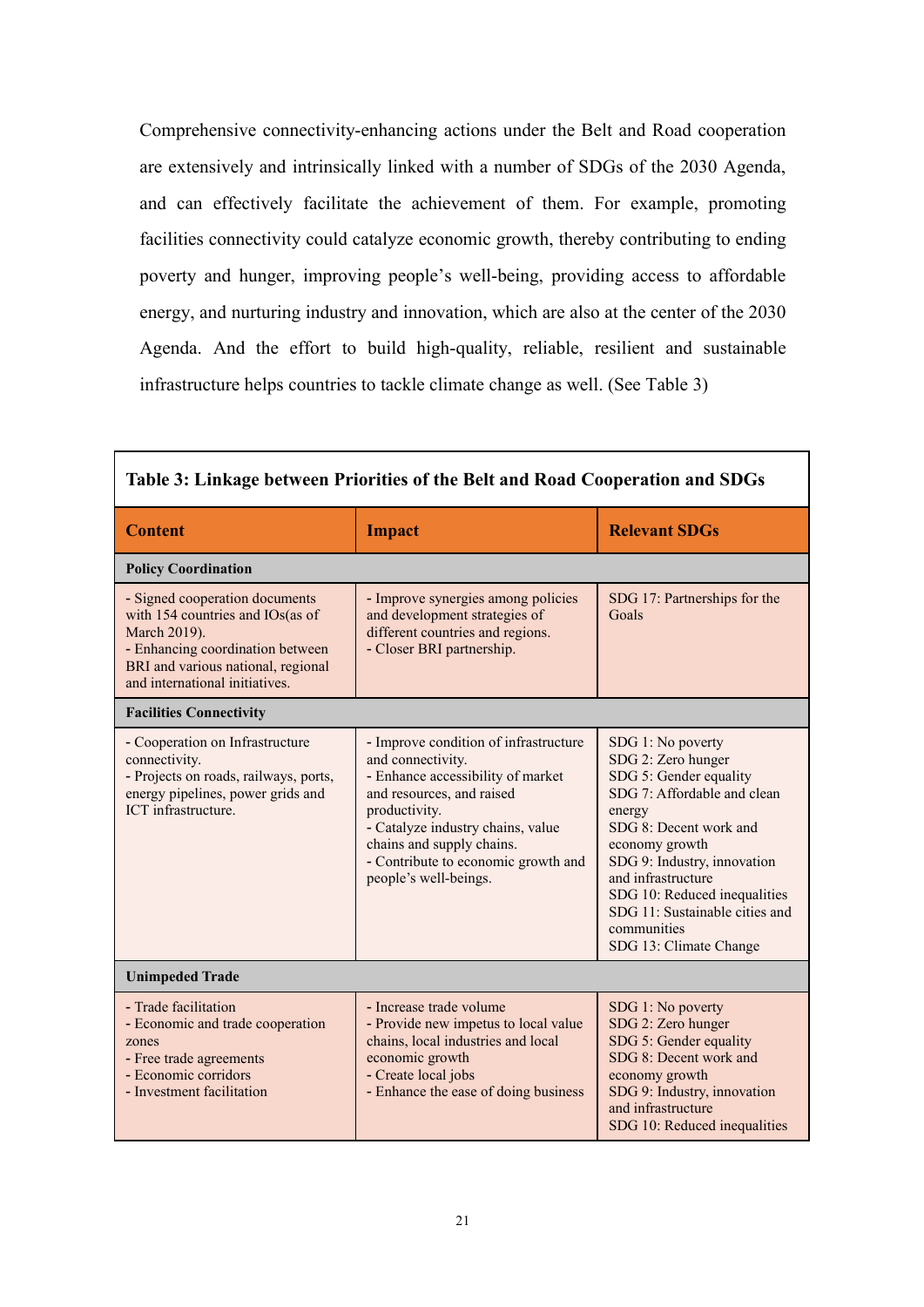| <b>Financial Integration</b>                                                                                                                                                                                                                                                                                                                     |                                                                                                                                                                                                                                                  |                                                                                                                                                                                                                                              |  |  |  |
|--------------------------------------------------------------------------------------------------------------------------------------------------------------------------------------------------------------------------------------------------------------------------------------------------------------------------------------------------|--------------------------------------------------------------------------------------------------------------------------------------------------------------------------------------------------------------------------------------------------|----------------------------------------------------------------------------------------------------------------------------------------------------------------------------------------------------------------------------------------------|--|--|--|
| - Formulating Guiding Principles on<br>Financing the Development of the<br>Belt and Road<br>- Setting up special lending schemes<br>for infrastructure development<br>- Setting up Silk Road Fund,<br>China-EU Co-investment Fund,<br>China-Africa Fund for Industrial<br>Cooperation, etc.<br>- Conducting capacity building with<br><b>IMF</b> | - Bridge the investment gap<br>- Promote economic growth by<br>expanding financing channels for<br>infrastructure and trade                                                                                                                      | SDG 1: No poverty<br>SDG 2: Zero hunger<br>SDG 8: Decent work and<br>economy growth<br>SDG 9: Industry, innovation<br>and infrastructure<br>SDG 10: Reduced inequalities                                                                     |  |  |  |
| People-to-people Bond                                                                                                                                                                                                                                                                                                                            |                                                                                                                                                                                                                                                  |                                                                                                                                                                                                                                              |  |  |  |
| - Health Silk Road<br>- Clean Silk Road<br>- Green Silk Road<br>- Cultural exchange & Tourism<br>- Silk Road scholarship<br>- Media and think tank cooperation<br>- Projects to improve people's<br>well-beings                                                                                                                                  | - Improve people's health and<br>well-beings<br>- Improve education quality and<br>stimulate innovation<br>- Promote sustainable economic and<br>social development<br>- Enhance mutual understanding of<br>different cultures and civilizations | SDG 1: No poverty<br>SDG 3: Good health and<br>well-being<br>SDG 4: Quality education<br>SDG 6: Clean water and<br>sanitation<br>SDG 9: Industry, innovation<br>and infrastructure<br>SDG 10: Reduced inequalities<br>SDG 13: Climate action |  |  |  |

### **3.2 How the Belt and Road Cooperation Contributes More to the Implementation of the 2030 Agenda**

It is agreed by many Advisory Council members and the special guest that the Belt and Road cooperation, with the aforementioned synergy with the 2030 Agenda, the vast geographic area and massive population it covers, and the platform and resources it provides and mobilizes, could serve as an important vehicle for the implementation of the 2030 Agenda. A report jointly issued by UNDP and China Center for International Economic Exchanges suggests that the Belt and Road cooperation could serve as an accelerator and an effective enabler to achieve the SDGs.<sup>[26](#page-25-0)</sup> At the same time, there is an opinion that the 2030 Agenda is much broader in scope than the Belt and Road cooperation. Hence, the Belt and Road cooperation should focus on the most relevant ones.

<span id="page-25-0"></span><sup>26</sup> *The Belt and Road Initiative: A new means to transformative global governance towards sustainable development,* UNDP and China Center for International Economic Exchanges, 2017.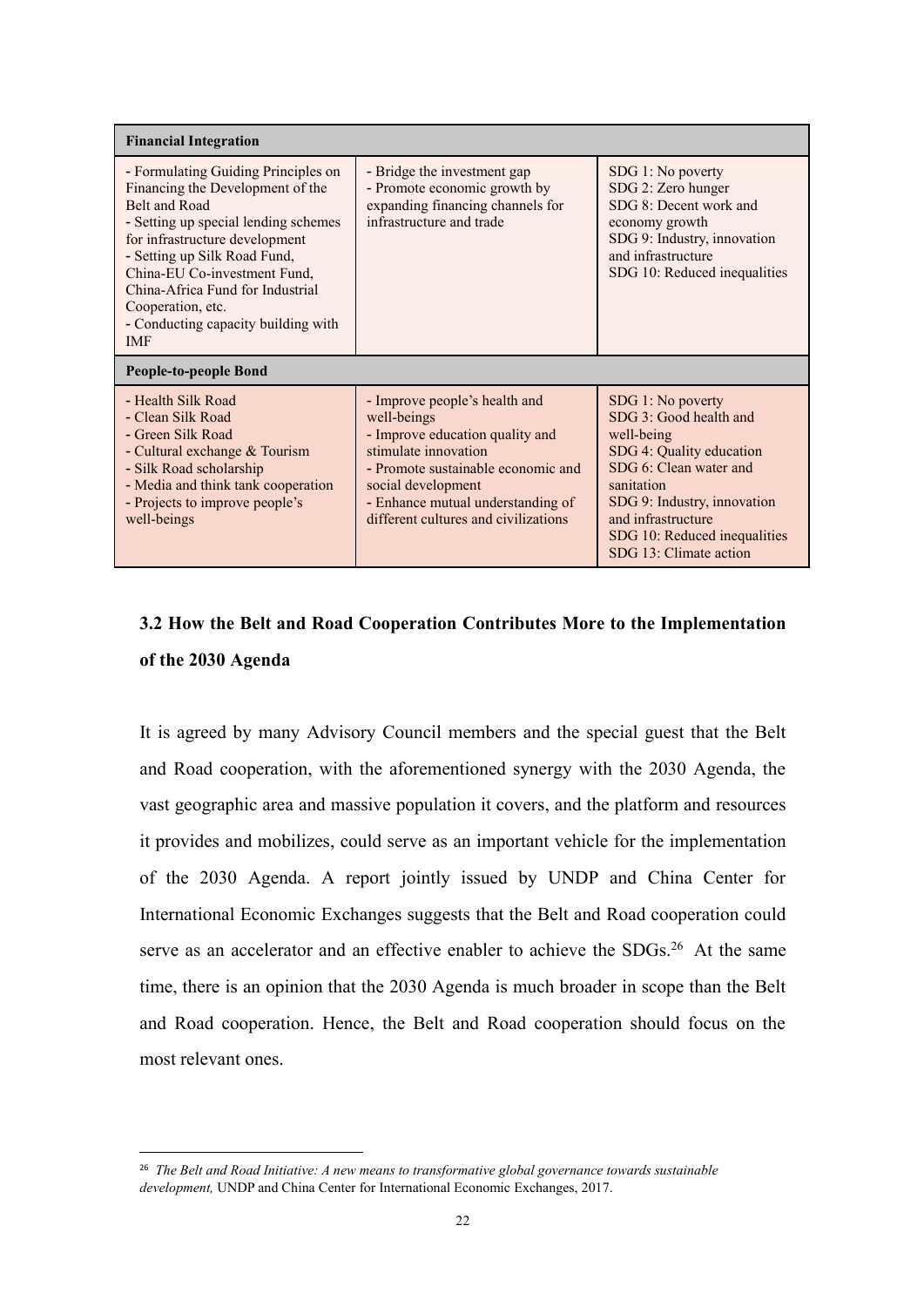**Provide public goods for sustainable development.** This could include, inter alia, the following approaches or actions:

1) Policy synergy should be high on sustainable development agenda;

2) Meeting the global infrastructure needs to explore new sources of growth for sustainable development;

3) Promoting, alongside other multilateral initiatives, trade and investment liberalization and facilitation, supporting globalization and regional economic integration in an open world economy;

4) Providing diversified and long-term sustainable financing support for projects that help to achieve sustainable development.

 **Promote high-quality practical cooperation.** With the Belt and Road cooperation placing "high quality" at the center of its agenda, the Advisory Council members are confident that its future development will further reinforce the support for the implementation of the 2030 Agenda. High quality could be reflected in the following areas:

1) Ensure the economic, social, fiscal, financial and environmental sustainability of projects, consistent with national legal and regulatory frameworks, while drawing upon universally accepted international norms and standards;

2) Build a green silk road towards ecological sustainability, with the proposed launch of the International Coalition for Green Development on the Belt and Road, supported by efforts to implement the Paris Agreement as well as improved green finance including issuance of green bonds;

3) Build a clean silk road with zero tolerance, zero loophole, and zero obstacle for cooperation to root out corruption;

4) Explore innovative silk road to harness the opportunities arising from the digital economy and new industrial revolution, including by improving global digital infrastructure connectivity;

5) Pursue people-centered development, and strive for early harvest in health, education, etc.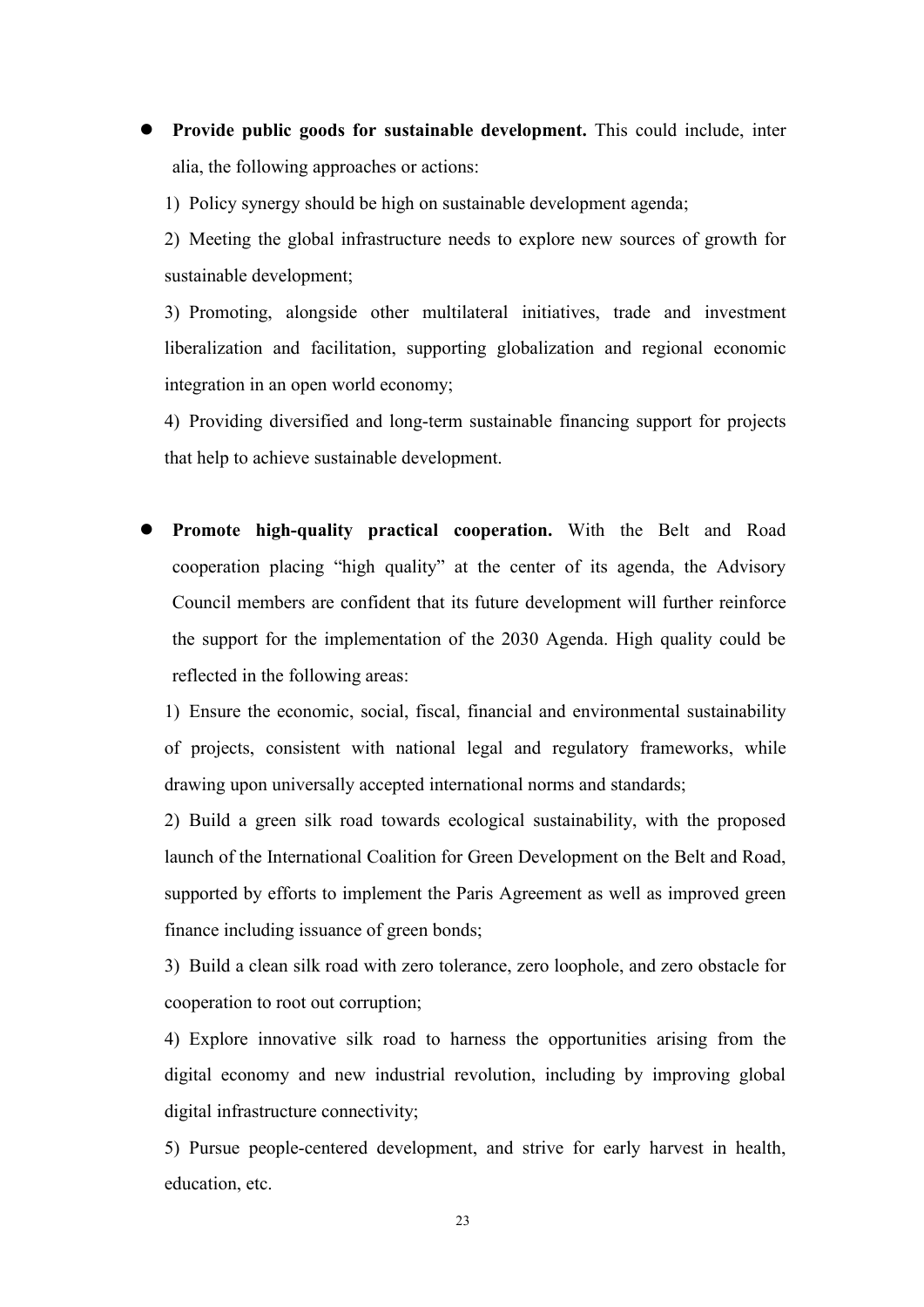### **Chapter 4: Proposed Key Priorities of the Belt and Road Cooperation in the Future**

As noted by members of the Advisory Council, the Belt and Road cooperation has made remarkable progress in the past six years. Yet more work still needs to be done to ensure its steady and sustained progress towards more concrete outcomes in the future. Building on the current trend of its work, the Advisory Council shared views on how to further refine and calibrate its focus during the meeting, and came up with the following recommended priorities for the Belt and Road cooperation on the way forward.

### **4.1 Enhancing the Multilateral Dimension of the Belt and Road Cooperation**

The principle of extensive consultation, joint efforts and shared benefits calls intrinsically for a multilateral approach towards working together. Going more multilateral could broaden the supporter base of the Belt and Road cooperation and enhance the sense of ownership of all partners.

In this regard, greater synergy needs to be tapped between the BRI and various national, regional and global development strategies or plans, including, among others, the 2030 Agenda, the Agenda 2063 of the African Union, the development plan of the Eurasian Economic Union, the Master Plan on ASEAN Connectivity, the APEC Connectivity Blueprint, and the EU Strategy on Connecting Europe and Asia.

Some members of the Advisory Council emphasized the importance of connectivity of the Eurasian Continent, and believed that Belt and Road cooperation should prioritize linking the production centers in Asia and the world's largest market in Europe,.

In addition, the Advisory Council members highlighted that an open, inclusive and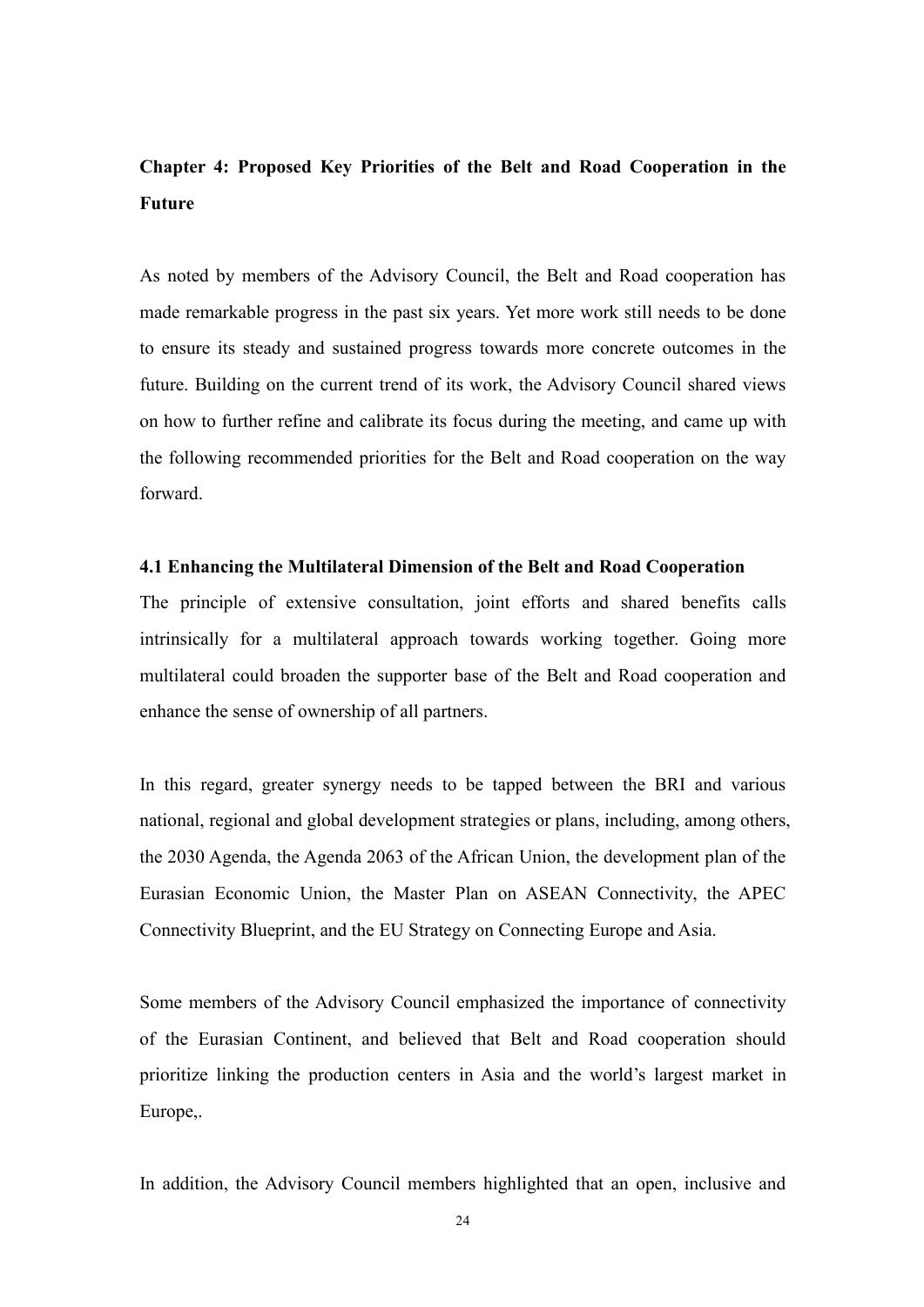transparent approach to the Belt and Road cooperation will further strengthen its appeal to potential partners while building on its multilateral nature. All interested countries should be welcome to join in the cooperation on a bilateral, trilateral or multilateral basis. The cooperation should also be open to various stakeholders, including governments, enterprises, financial institutions and international organizations, to build on complementarity and leverage resources from different actors.

### **4.2 Reinforcing the Open World Economy by Promoting Trade and Investment Liberalization and Facilitation**

In view of the fact that an open, inclusive and inter-connected world economy serves the interests of all, it is suggested that the Belt and Road cooperation stay committed to upholding multilateralism, safeguarding the rules-based multilateral trading system centered on the WTO, promoting free and open trade and investment, and opposing all forms of protectionism.

In this regard, promoting unimpeded trade should continue to be one of the priorities of the Belt and Road cooperation in the future. Partner countries are encouraged to pursue free trade arrangements, reduce trade costs, remove barriers for trade and investment both at and behind the borders, and create an enabling environment for doing business. In recognition of the transformative role of digital technologies in facilitating trade and investment, it is suggested that countries make further efforts to harness the potential of digitalization and e-commerce for more integrated and stronger economies.

### **4.3 Improving Soft Connectivity Alongside Hard Infrastructure**

Just as computers cannot operate without software, connectivity on the "soft side" is an integral part of overall connectivity and serves as the foundation for the hard infrastructure. It is noted by members of the Advisory Council that, while remarkable impact of infrastructure connectivity on catalyzing economic growth has been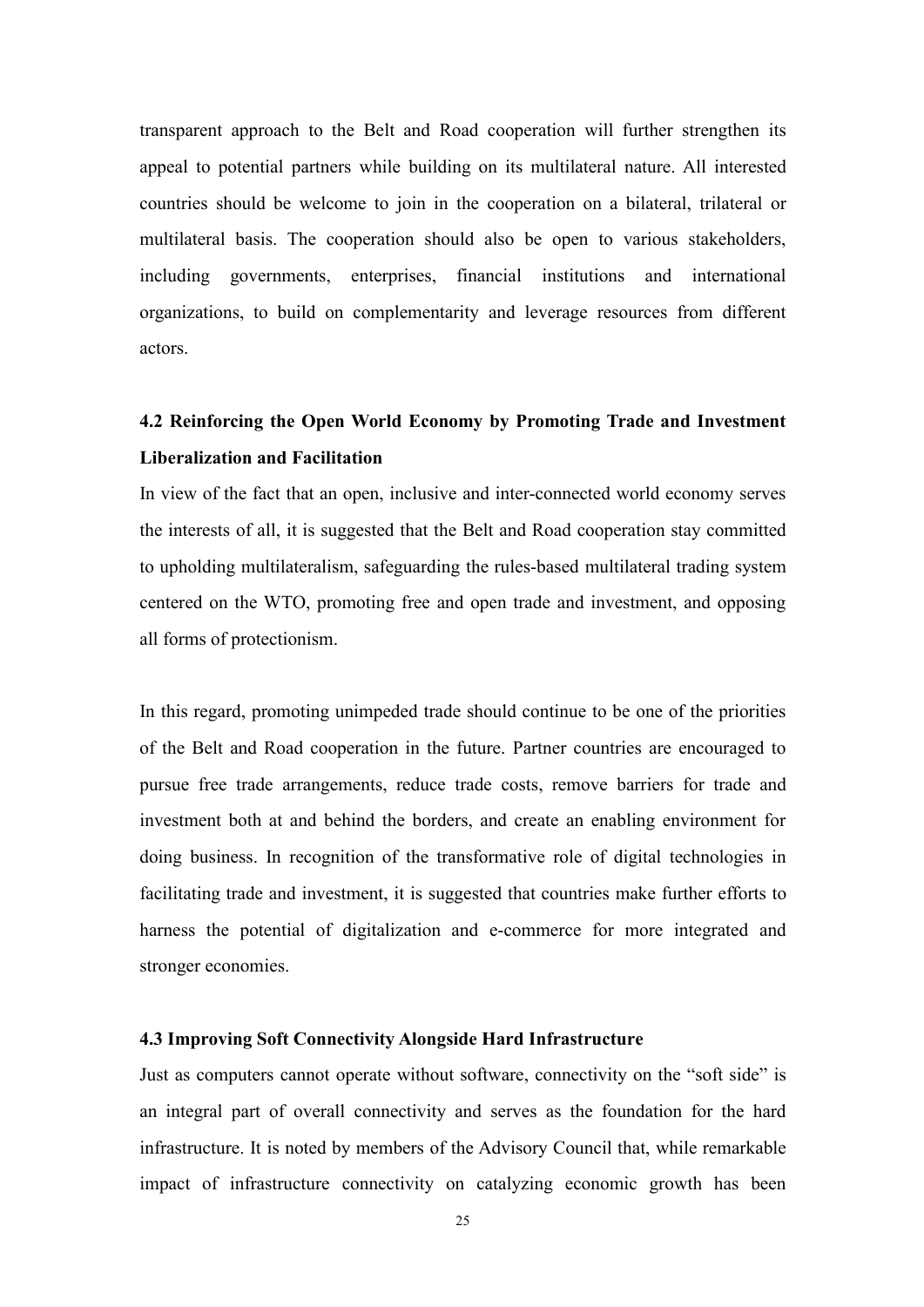witnessed, its potential hasn't been fully tapped due to the differences in, among others, norms, standards, regulations and customs procedures among countries. Therefore, soft connectivity, or in other words, the harmonization in the above-mentioned areas, based on national laws and regulatory frameworks, while keeping in perspective internationally agreed rules, conventions, technical standards and best practice, would need to be further enhanced.

Customs cooperation to reduce the time, cost and uncertainty of cross-border trade is a key component of trade facilitation. Partner countries are encouraged to improve customs facilitation in areas of border clearance, mutual exchange of information, and streamlining of customs and transit procedures.

Harmonization of regulations and standards is another key area of cooperation. Partner countries are encouraged to promote information exchanges, standard recognition and standardization of cooperation in areas such as infrastructure, equipment, trade, environment, and finance.

Travel facilitation will help to ease cross-border flows in persons. In recognition of the setup of the Belt and Road Special Lane for fast-track entry and exit at airports in Mongolia, it is suggested that such practice be further encouraged to facilitate the ease of travel among partner countries.

At the same time, in view of the capacity gap of developing countries in these fields, technical assistance as well as technology and know-how transfer to build up the capacity for developing countries are advised.

#### **4.4 Promoting Project-based Cooperation for More Concrete Outcomes**

Key to the Belt and Road cooperation delivering outcomes, practical cooperation on projects needs to be further promoted.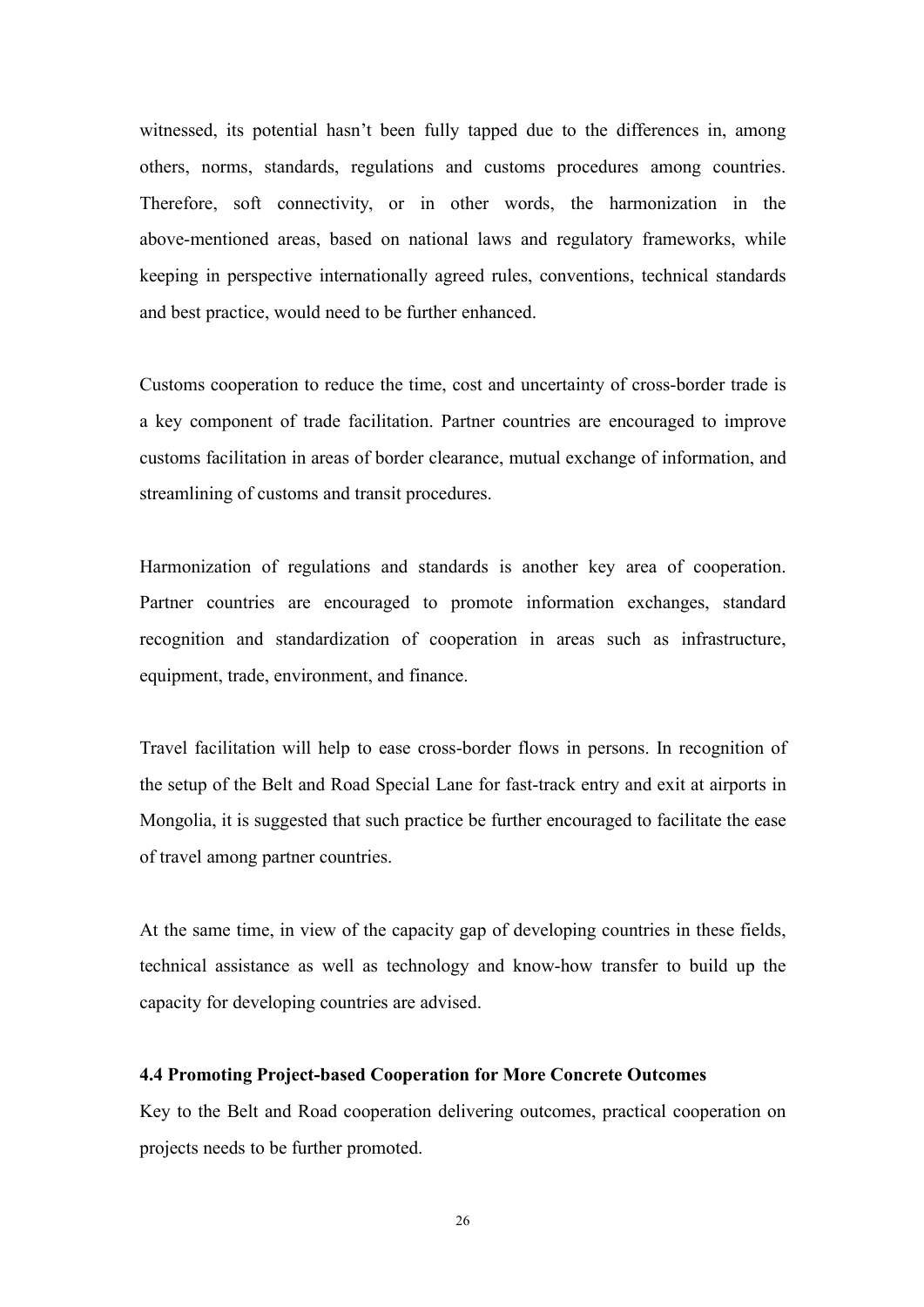As complementary to the traditional bilateral cooperation, it is suggested that tripartite or the third-market cooperation be further enhanced with a visible role of different participating countries, so as to forge broader partnerships and synergize expertise for better delivery of project outcomes. As noted, tripartite cooperation under the Belt and Road cooperation, proposed for the first time by China and France in 2015, is gaining acceptance and momentum recently, with more than 10 countries including Germany, the UK, Spain, Portugal, Singapore, Republic of Korea and Japan joining in. Tripartite cooperation has the potential to bring about more flexibility and ampler room for countries to participate in the Belt and Road cooperation, together with their comparative advantages in terms of production capability, project implementation and advanced technologies, which could provide efficient, cost-effective and quality solutions to project implementation to benefit the host countries, especially developing countries.

The Belt and Road cooperation should also focus on the quality of projects and optimize their catalytic effect on development. Efforts are called for to build high-quality, reliable, resilient and sustainable, including environmentally sustainable infrastructure, and ensure that such infrastructure is affordable, accessible, inclusive and broadly beneficial, and could contribute to the industrialization of developing countries and their integration into the global value chains.

### **4.5 Strengthening Industrial Cooperation and Promoting Industrialization in Africa**

Industrial cooperation is an important component of the Belt and Road cooperation, which serves as a platform to translate the catalytic effect of infrastructure connectivity on industrialization and economic growth into concrete outcomes. A number of industrial parks have already been established with positive outcomes achieved in recent years. In recognition of the industrialization needs of developing countries, especially African countries, it is suggested that industrial cooperation should be further strengthened to integrate these countries into and build up their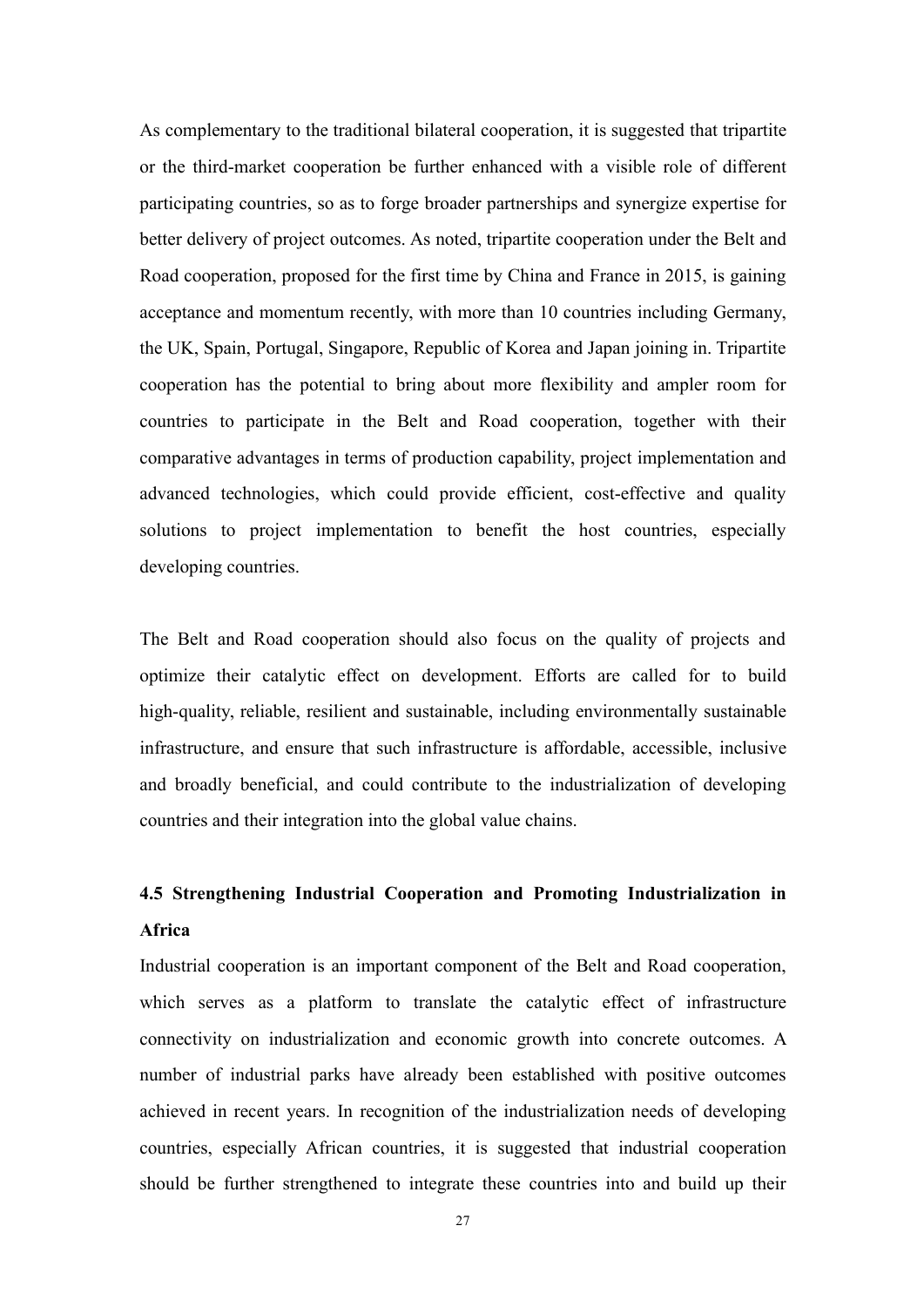capacity to move up the global industrial chains, value chains and supply chains, so as to promote sustainable industrialization in African countries, and provide new impetus for long-term economic growth to address the development deficit.

In view of the fact that the new industrial revolution has a profound impact on improving productivity and competitiveness, it is suggested that industrial cooperation should enable partner countries to benefit from technology innovation and harness opportunities arising from the new industrial revolution, especially from the emerging digital economy. In this regard, there is a need to improve global digital infrastructure connectivity, and build the capacity of developing countries to narrow the digital divide, with a view to developing a digital silk road.

### **4.6 Expanding and Leveraging Diversified Sources of Financial Support for Projects**

Noting the infrastructure investment gap highlighted by many studies, the Advisory Council emphasizes the importance of expanding financial supports for projects.

While public financing, as a traditional source of funding, in the infrastructure investment remains irreplaceable, it is important to crowd in investment from multilateral development banks, international and local financial institutions, and the private sector through co-finance, public-private partnership (PPP) etc., so as to provide long-term and sustainable financial support for projects. The elements noted below, taken from section 3.2 above concerning high-quality practical cooperation are essential for building international financial support; namely

1) Ensure the economic, social, fiscal, financial and environmental sustainability of projects, consistent with national legal and regulatory frameworks, while drawing upon universally accepted international norms and standards;

2) Build a green silk road towards ecological sustainability, with the proposed launch of the International Coalition for Green Development on the Belt and Road, supported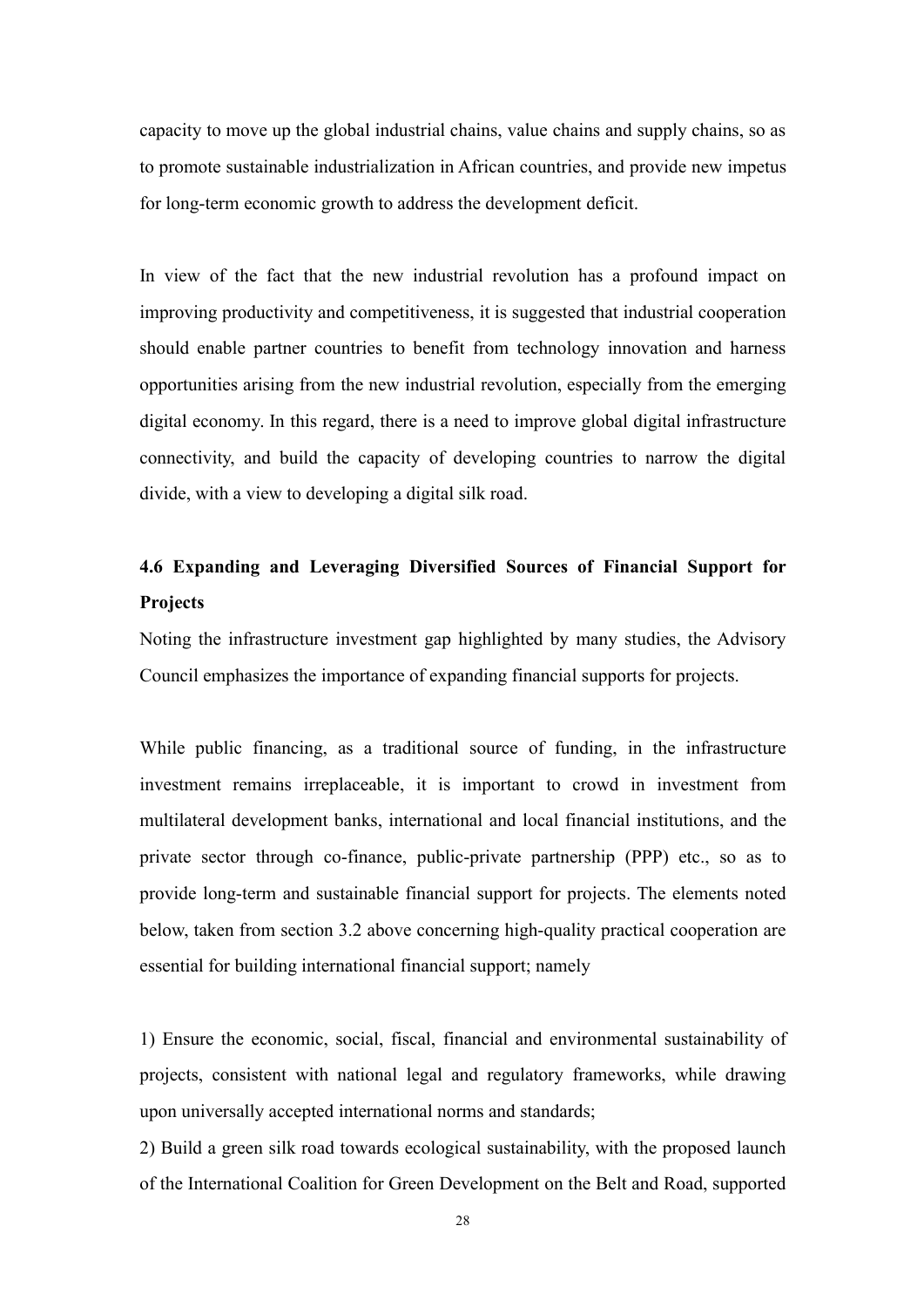by efforts to implement of the Paris Agreement as wellas improved green finance including issuance of green bonds;

3) Build a clean silk road with zero tolerance, zero loophole, and zero obstacle for cooperation to root out corruption;

It is equally necessary to encourage financial institutions to roll out more innovative financial models, channels, tools and services, including risk management and insurance to facilitate more bankable projects.The high capital intensity, high up-front costs, lack of liquidity and a long asset life, which infrastructure projects are always known for, mean that these projects may not generate positive cash flows in the early phases, but tend to produce stable cash flows once the infrastructure facility moves into the operational phase. Therefore, it is encouraged that the financial industry, with the support of financial regulators, develops an asset class for infrastructure, which would pave the way for mobilizing more private capital into infrastructure investment.

In view of the fact that the *Guiding Principles on Financing the Development of the Belt and Road* has been adopted by 28 countries, it is encouraged that more countries could participate in it. Multilateral development and other international institutions are encouraged to reinforce their support for connectivity projects and share their expertise with Belt and Road partners.

### **4.7 Better Branding the Belt and Road Cooperation**

Since that there is still some misunderstanding and misperception of the Belt and Road cooperation, it is suggested that the cooperation should better brand itself to the world, in order to garner more public support, boost broad confidence and address concerns of various stakeholders. It will also be important to ensure that the Belt and Road projects are consistently of high quality, sustainable, viable and inclusive so that project delivery matches the vision for the Belt and Road.

Better branding could include efforts to accomplish a series of model projects,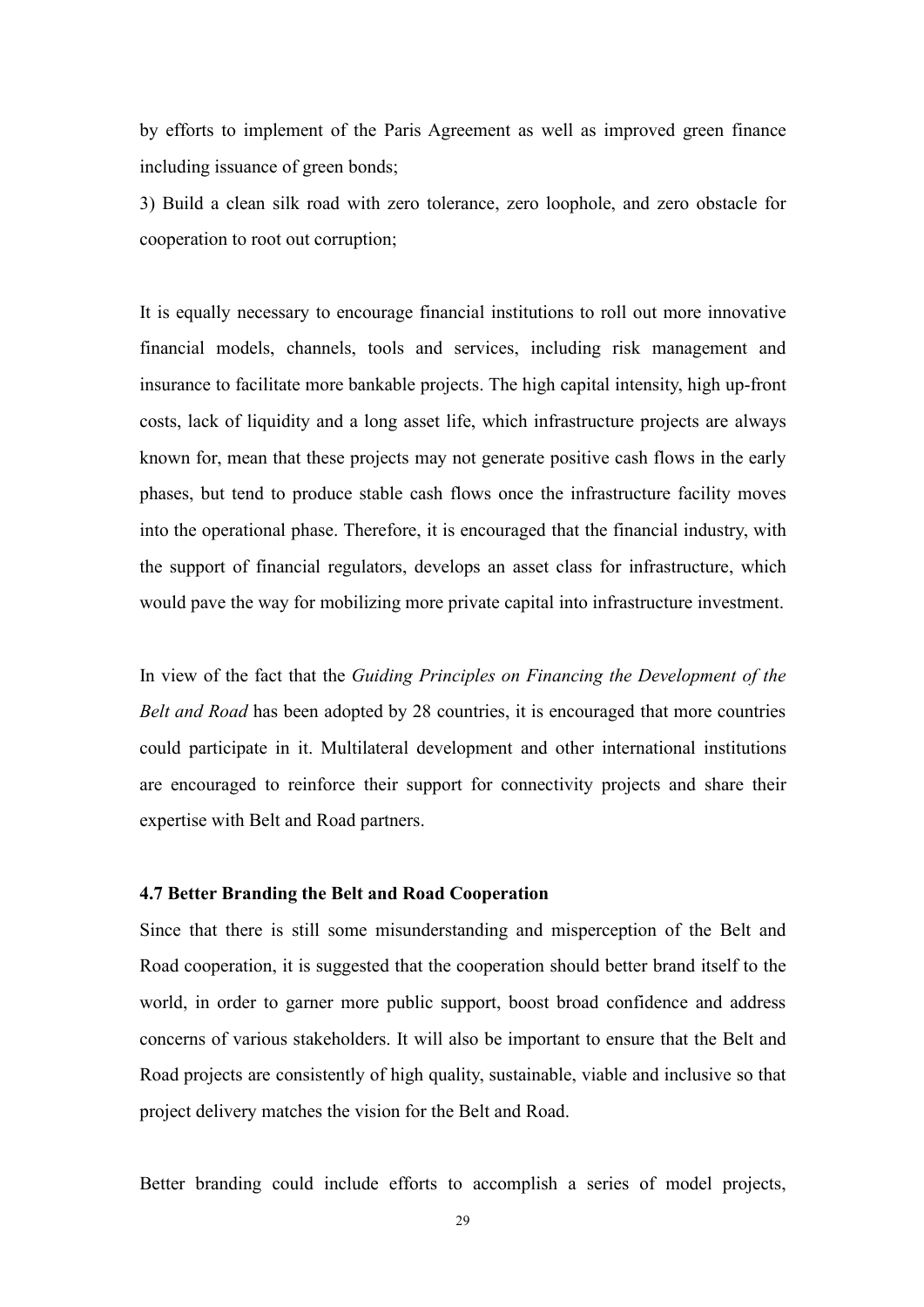including both landmark projects that would fundamentally contribute to the socioeconomic development of the host countries and some quick-wins that allow people to feel the real benefits of the Belt and Road cooperation in the short run, so as to increase the sense of gaining for local communities, establish the good reputation of the Belt and Road projects in their host countries, and avoid the risk that the misperception may pose obstacles to the goal of maximizing cooperation among countries.

Better branding also needs improved publicity for the Belt and Road projects. It is suggested that all partners, not only the governments, but also the private sector, civil society, non-governmental organizations and academia, should be engaged in improving understanding of the Belt and Road cooperation among the general public by raising the profile of success stories and model projects and sharing lessons learned. It will be important to elaborate on the full story line of the projects in order to cover the whole life cycle of the projects, so as to clear the misunderstanding and present clearly the full impact of outcomes of the Belt and Road cooperation. Research-based thematic papers on the Belt and Road cooperation are also encouraged.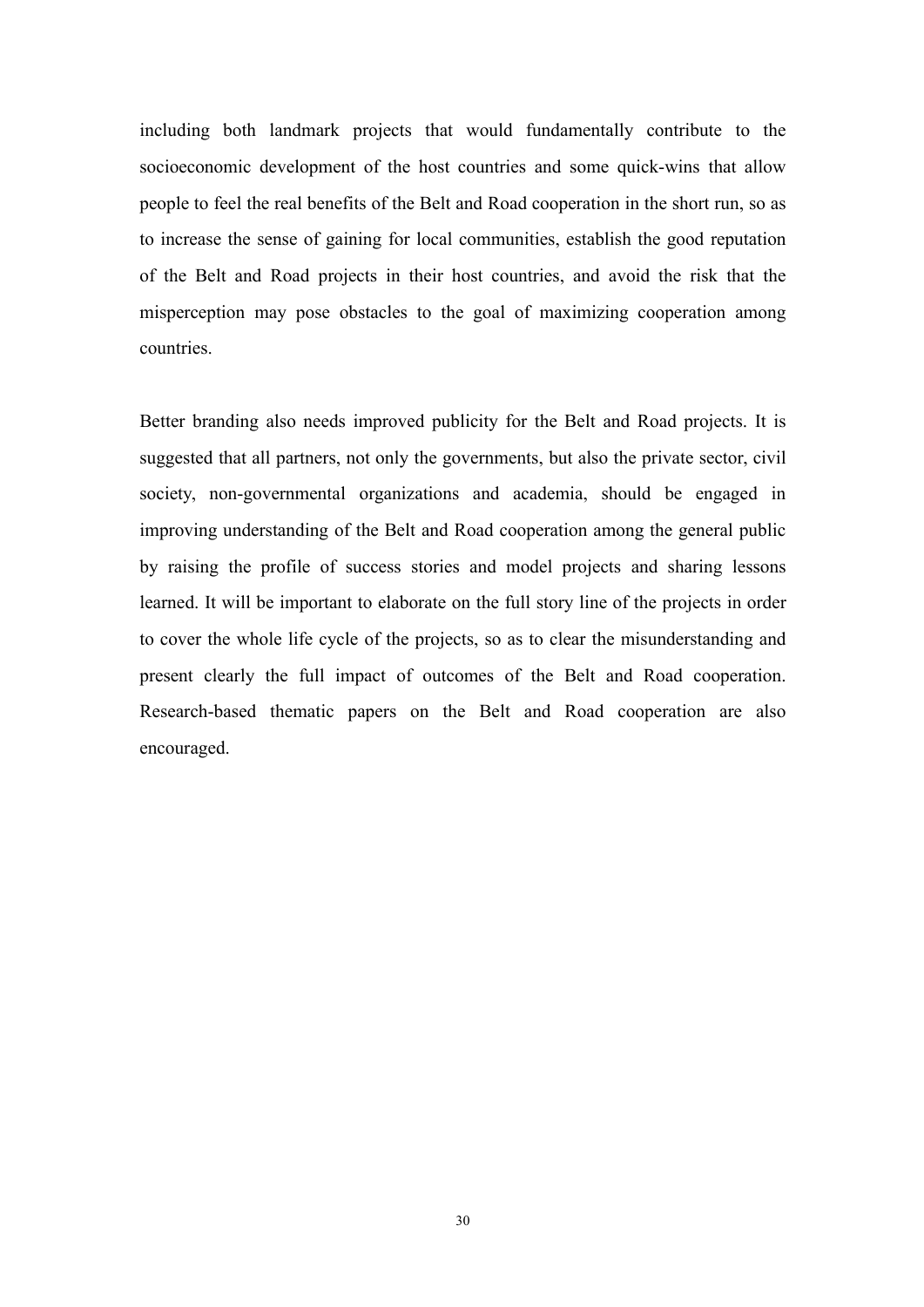### **Chapter 5: Strengthening the Architecture and Capacity Building for the Belt and Road Cooperation**

As mentioned in the chapters above, the Belt and Road cooperation has made remarkable progress in recent years. With the growing number of partners and projects globally, the dynamic evolution of its agenda, and the rising expectation from stakeholders for achieving more outcomes and better managing risks, there is a need for improved communication and better-coordinated collaboration among stakeholders, which in turn calls for more efficient and effective multilateral institutional support and capacity building for the Belt and Road cooperation. And it is a shared view of many Advisory Council members and the special guest that a well-defined multilateral mechanism would enhance the sense of ownership of participating countries, and thereby help the Belt and Road cooperation to take deeper roots for its long-term development.

As a step for the Belt and Road cooperation going multilateral, the Belt and Road Forum for International Cooperation (BRF) was initiated and convened for the first time in May 2017 in Beijing, China, for governments of the Belt and Road partner countries and other stakeholders to define common visions and approaches, identify common priorities and map out common courses of action in relation to the Belt and Road cooperation. While applauding the fruitful outcomes of the 1<sup>st</sup> BRF, the Advisory Council notes that the newly established sectoral multilateral platforms are still in their infancy and further efforts need to be made to augment their functioning.

### **5.1 Meeting Patterns of the BRF**

The Advisory Council welcomes China's hosting of the 2<sup>nd</sup> BRF in April 2019. Yet it is noteworthy that the BRF hasn't formalized its frequency and meeting patterns so far. There is a general support from the Advisory Council for the BRF to be held at fixed intervals, e.g. every 2-3 years, so that participating countries could meet up regularly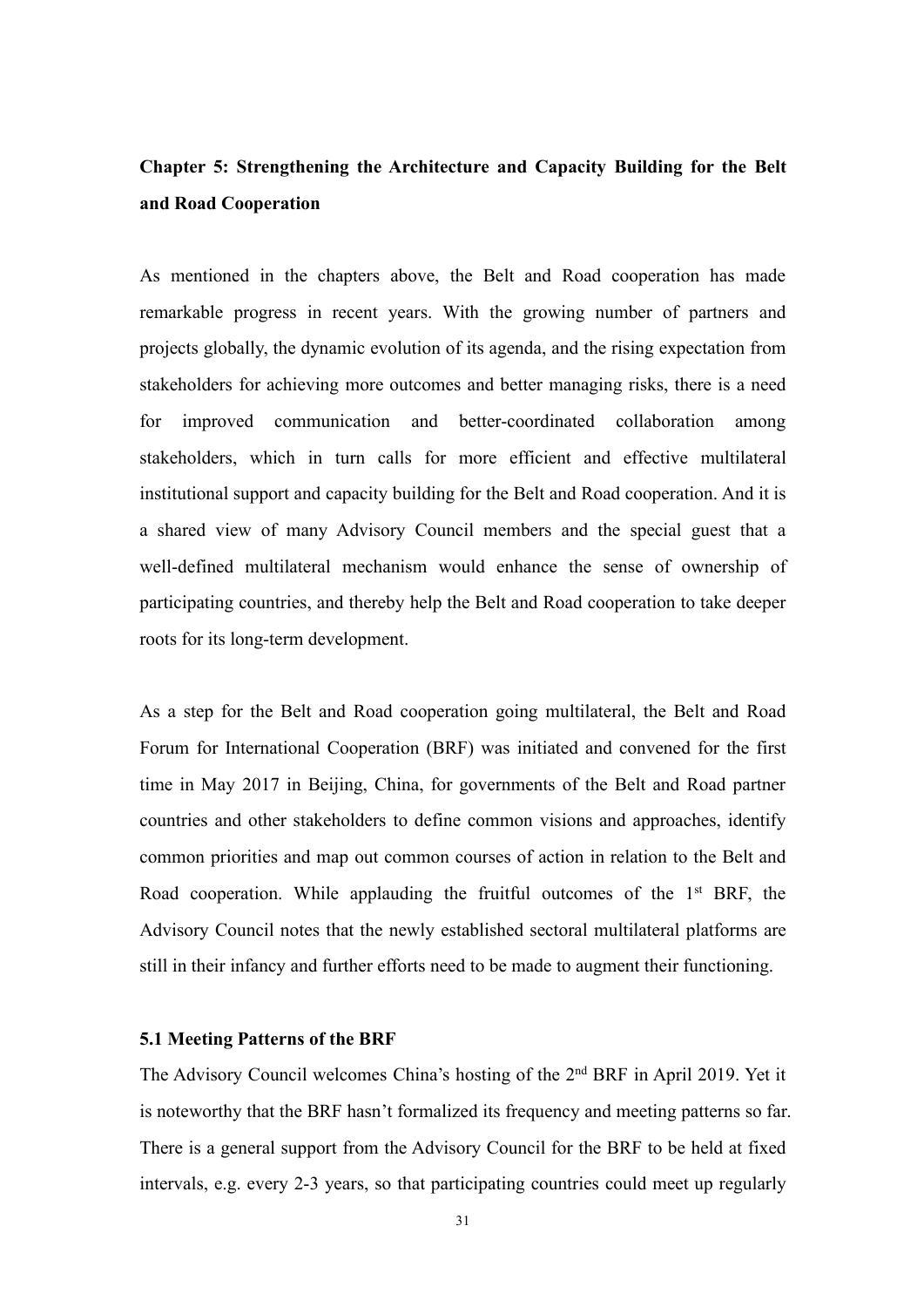to review the progress of the Belt and Road cooperation, forge consensus on its future direction, and plan actions for practical cooperation and concrete outcomes. Many Advisory Council members are of the opinion that the BRF could be complemented by a number of satellite events, such as regular ministerial/sectoral meetings, business forums as well as inter-sessional thematic dialogues, workshops and seminars, with either regular or issue-based participation from government officials, and representatives from the business community, civil society, academia and media etc; the possibility of holding such satellite events periodically in Belt and Road countries was encouraged.

There was also a proposal that the BRF could look into promoting the Belt and Road cooperation at two levels. One is policy orientation, focusing on the big picture of the Belt and Road cooperation and providing guidance for its development. The other is project-based cooperation, focusing on practical cooperation in various areas including both taking stock of best practices and exploring more deliverables.

### **5.2 Supporting Mechanism for the BRF**

As observed by the Advisory Council, unlike many international platforms for economic cooperation, the BRF currently has neither a centralized coordinating mechanism to oversee and facilitate the inter-sessional coordination and collaboration, nor a clear set of underpinning work streams to support the implementation of its meeting outcomes and foster technical discussion and capacity building in thematic areas for further progress. In this regard, it is imperative to institute an effective architecture of supporting mechanisms for the BRF, so as to promote in-depth cooperation for concrete outcomes and ensure steady and sustained progress of the Belt and Road cooperation.

It is encouraging to note that some steps have already been taken in this field with joint efforts of all stakeholders. The launch of the BRF Advisory Council to provide intellectual support for the future development of the BRF and the BRI, and the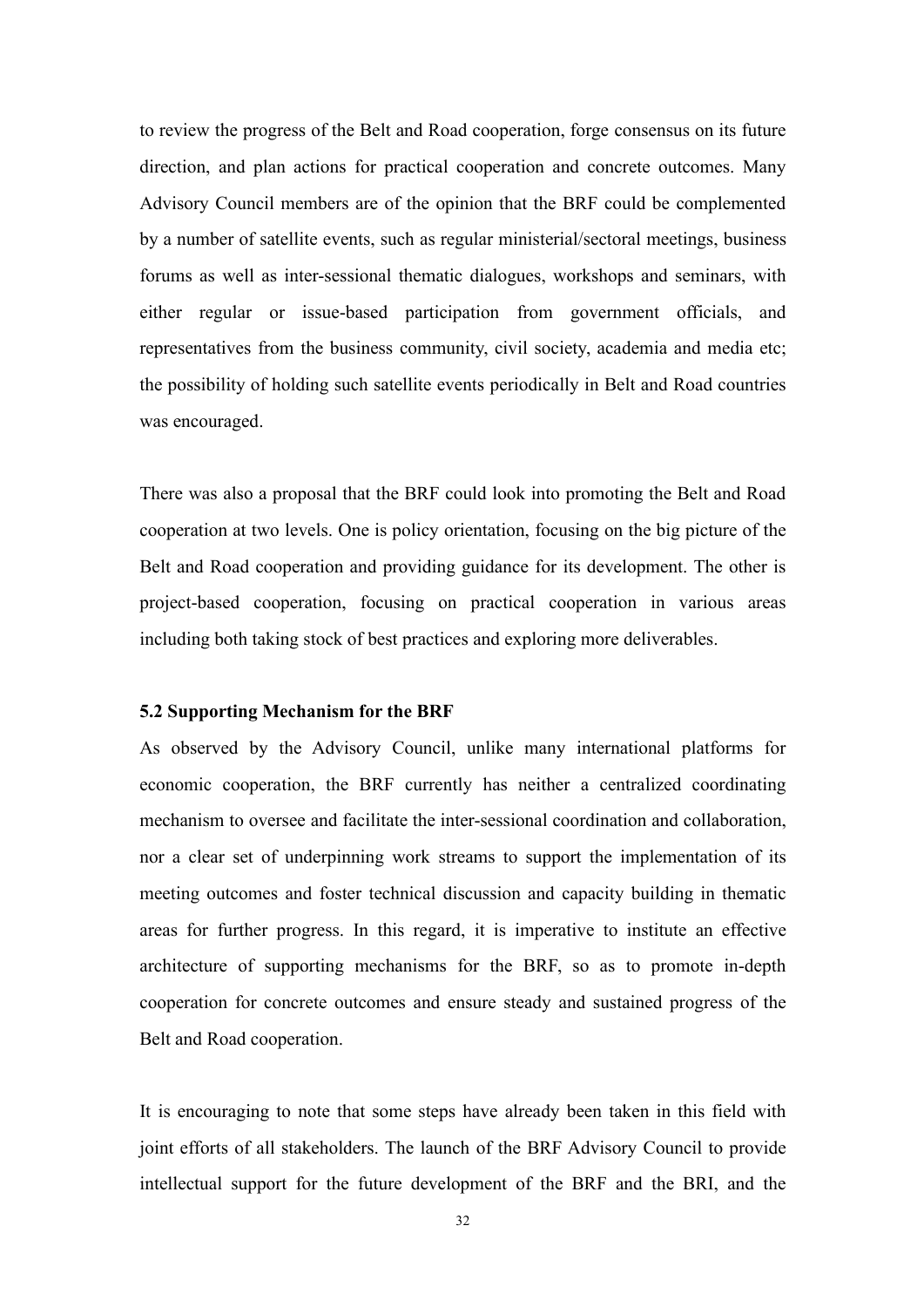establishment of the BRF Liaison Office to coordinate inter-sessional and inter-governmental work for BRF related affairs are two examples of this endeavor. Quite a number of specialized work streams are also in development and taking initial shape. Some of them have already developed or envisaged certain cooperation institutions featuring an agreed mission and regular meetings [27](#page-36-0) .

The Advisory Council welcomes the aforementioned efforts to establish and improve multilateral sectoral mechanisms for the Belt and Road cooperation, and encourages such efforts to be further streamlined and better coordinated towards a well-defined architecture of supporting mechanisms for the BRF. To this end, a few models of existing international institutions are highlighted as possible ways forward for the BRF to strengthen its architecture.

Several Advisory Council members and the special guest suggested that the BRF could learn from the Boao Forum for Asia, which is supported by the following institutions: 1) a Board of Directors as the supreme executive body to oversee the activities of the forum; 2) a Secretariat as a standing body responsible for the forum's daily operation; 3) a Council of Advisers for policy recommendations, and 4) a Research and Training Institute for intellectual support. In this regard, there is a suggestion that the BRF Liaison Office could serve as a preliminary Secretariat for the BRF at the moment and be gradually developed into a full-fledged one in the future.

Some members proposed that the G20 architecture could be used as a framework of reference. Though without a physical secretariat, the BRF could be underpinned by a clear set of supporting mechanisms, which include a Sherpa Meeting to supervise and coordinate all the inter-sessional work, various working groups to foster technical discussions in each specialized work stream for building blocks of the BRF's

<span id="page-36-0"></span><sup>&</sup>lt;sup>27</sup> This type of work steams include, inter alia, Joint Working Group on China Railway Express to Europe, Ningbo Initiative on Maritime Silk Road Port Cooperation, Belt and Road Energy Partnership, Belt and Road Initiative Tax Administration Cooperation Mechanism, International Coalition for Green Development on the Belt and Road, etc.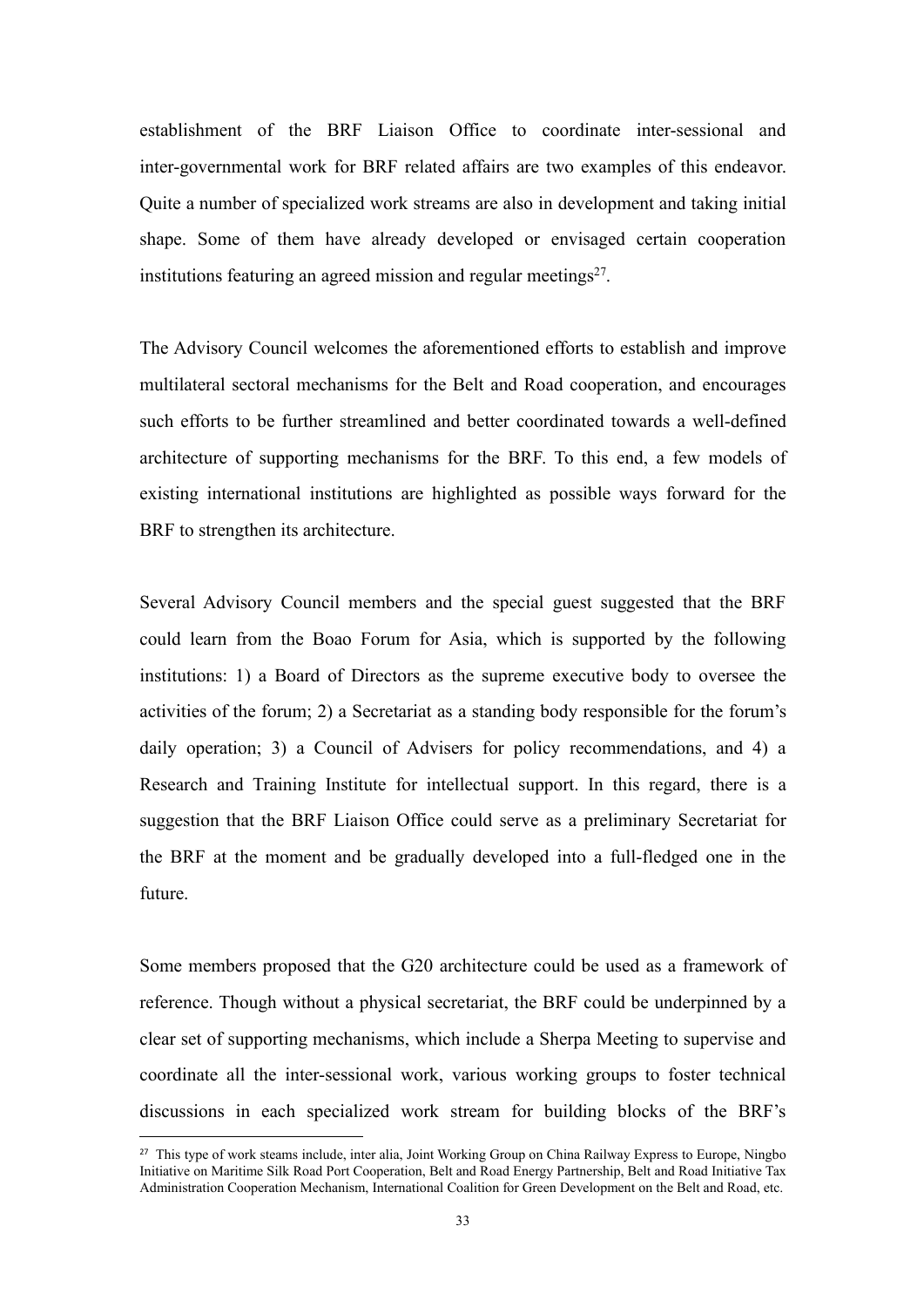outcomes, and engagement groups such as T20, B20, C20 to incorporate inputs from a broader constituency, including think tanks, business sector, and civil society etc.

Certain members raised the option of an OECD model, where the BRF could function as a platform for information sharing and policy coordination, while a few mentioned the practice of the World Economic Forum, which is guided by a Board of Trustees comprising leaders from politics, business, academia and civil society, and relies on a Managing Board for execution.

There was also a proposal that the BRF could learn from the structure of the Financial Stability Board (FSB) which comprises a Plenary as the sole decision-making body, a Steering Committee to take forward operational work in between Plenary meetings, and four Standing Committees to carry out specific but complementary responsibilities.

In addition to those sample models, the establishment of a data portal of projects under the Belt and Road cooperation and a managing office of the database was also suggested by some members.

### **5.3 Capacity Building for the Belt and Road Cooperation**

Noting the development gap in many countries, the Advisory Council highlights the importance of capacity building in the Belt and Road cooperation to meet the needs of those countries. A few specific areas for capacity building are suggested by some members, such as human resources development, and training on project preparation, including building up the capacity of participating countries to undertake feasibility studies of projects.

It is the view of many Advisory Council members that sectoral multilateral platforms could be the appropriate vehicles to carry out capacity building through training, seminars, symposiums or workshops, etc. Some other members and the special guest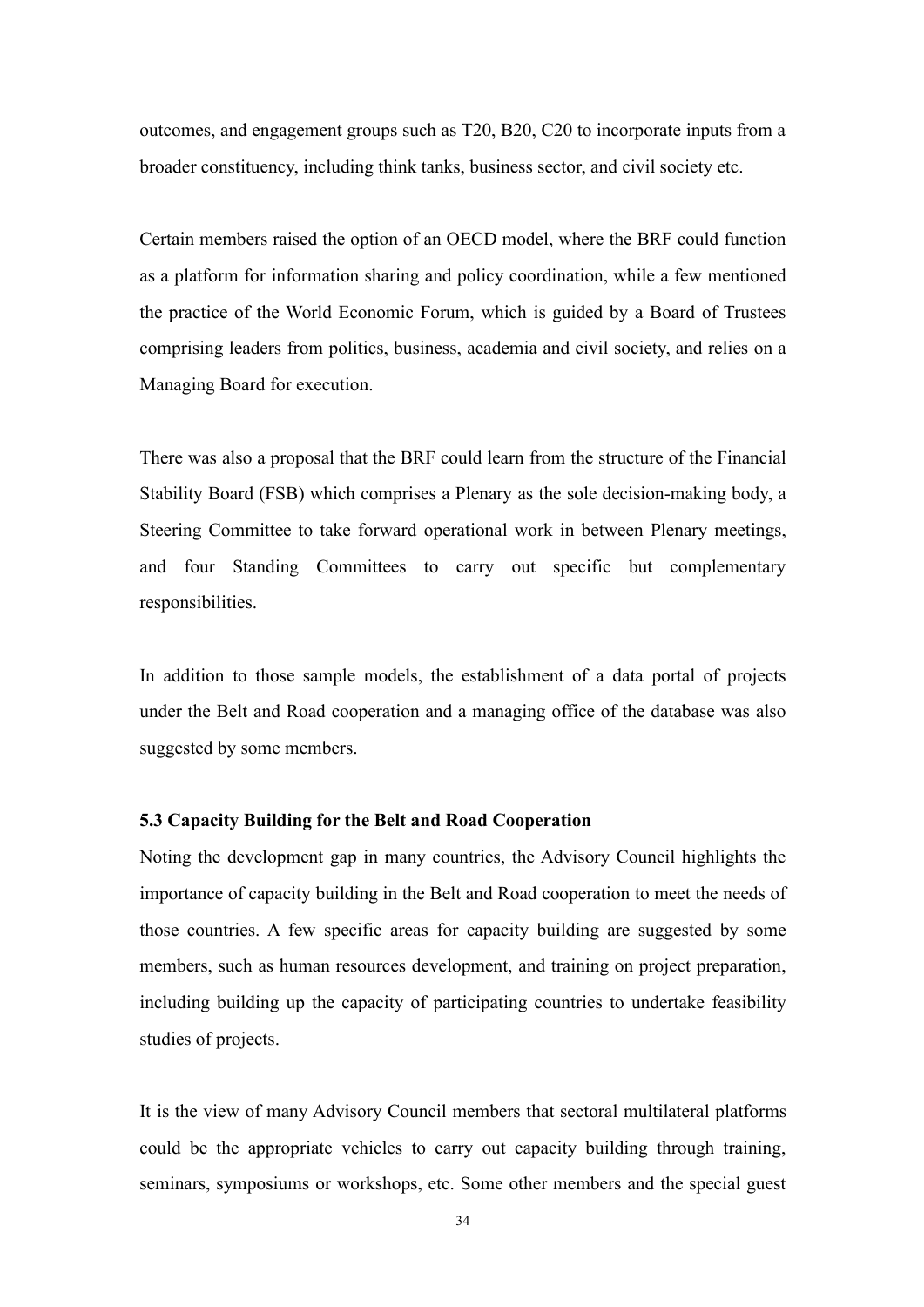suggested that the BRF work with existing international institutions, especially the UN family of international organizations, such as the United Nations Development Programme (UNDP), the United Nations Industrial Development Organization (UNIDO), the United Nations Conference on Trade and Development (UNCTAD), the United Nations Department of Economic and Social Affairs (UNDESA), as well as multilateral development banks, to carry out capacity building activities.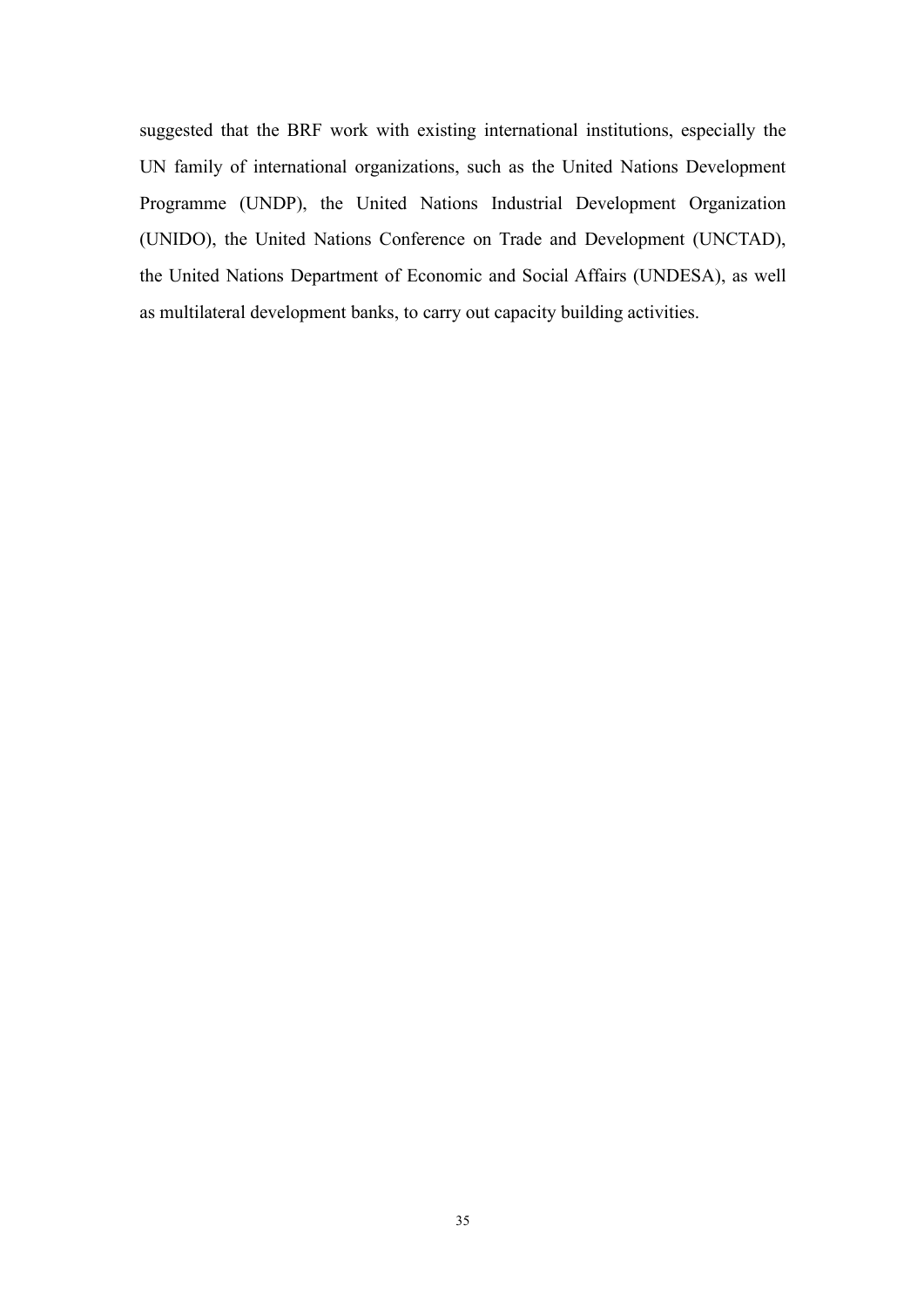### **Conclusion**

Based on the above, the Advisory Council believes the Belt and Road cooperation is an opportunity for the world with broad-based benefits, promoting economic growth and international cooperation. In this context, the Advisory Council's key findings and recommendations are summarized as follows:

- The Belt and Road, by improving infrastructure connectivity, will promote growth, trade, investment and employment, unleashing new sources of global growth.
- The Belt and Road cooperation is an important vehicle for the implementation of the 2030 Agenda for Sustainable Development, providing public goods and catalyzing international cooperation for sustainable development.
- Remarkable progress has been made in the past six years in strengthening connectivity by promoting development policy synergy, infrastructure development, increased trade, stronger financial cooperation, and people-to-people bond.
- Future high-quality Belt and Road cooperation should focus on the following priorities:
	- 1) Enhancing the multilateral dimension of the Belt and Road cooperation;

2) Reinforcing the open world economy by promoting trade and investment liberalization and facilitation;

- 3) Improving soft connectivity alongside hard infrastructure;
- 4) Promoting project-based cooperation for more concrete outcomes;
- 5) Strengthening industrial cooperation and promoting industrialization in Africa;
- 6) Expanding and leveraging diversified sources of financial support for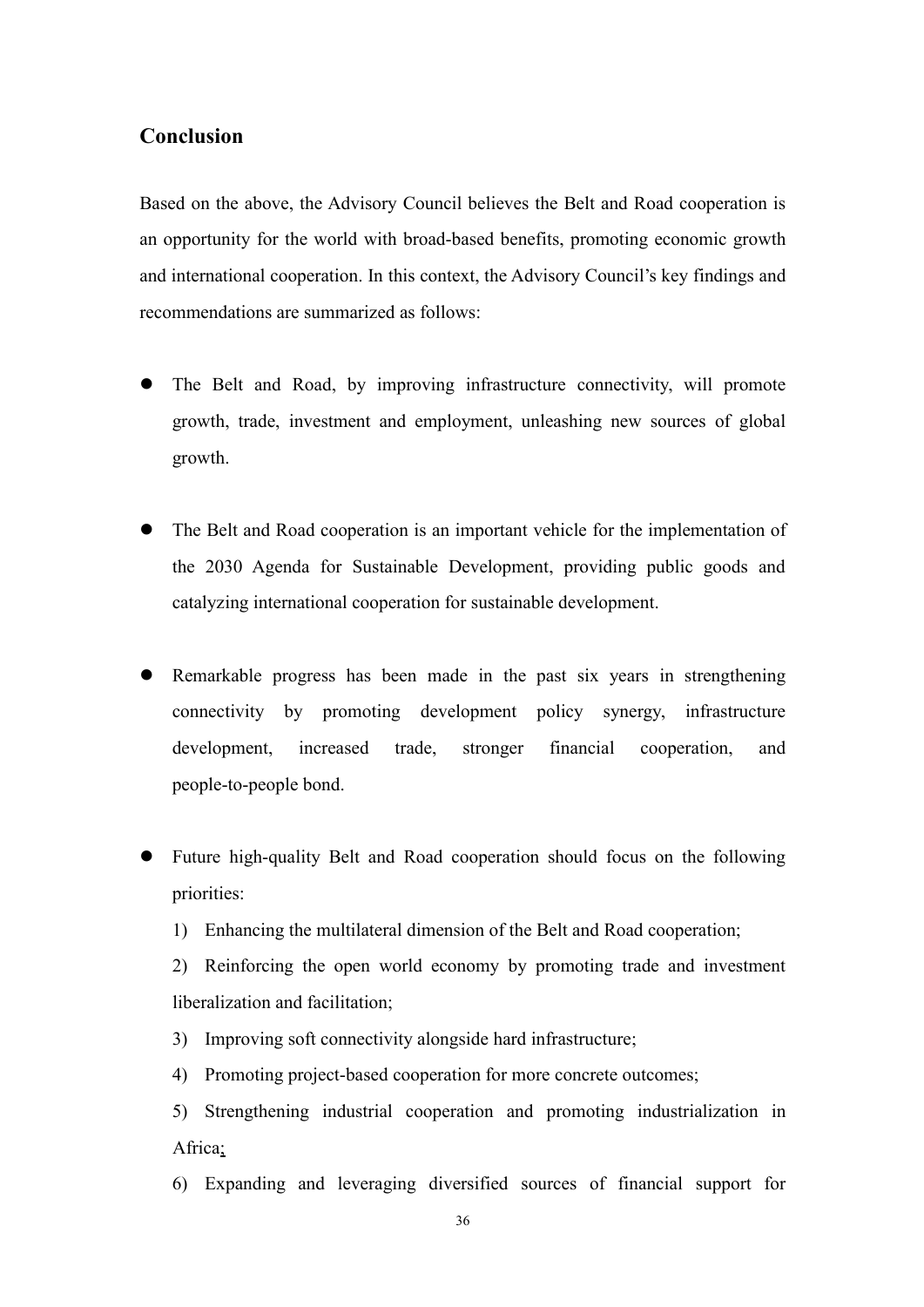projects; and

- 7) Better branding the Belt and Road cooperation.
- The BRF, as the major multilateral platform on the Belt and Road cooperation, is well-placed to travel far. The forum could be convened regularly with a number of satellite events held inter-sessionally as follow-ups. It may also benefit from the models of some existing multilateral platforms to institute an architecture of supporting mechanisms.

The 2<sup>nd</sup> BRF in 2019 could focus on High-quality Belt and Road cooperation and deliver a series of positive messages to the world, which include, inter alia, upholding multilateralism; supporting free and open trade; further enhancing the sense of ownership of the Belt and Road partners; forging partnership on connectivity; promoting practical cooperation; and improving the architecture of the BRF.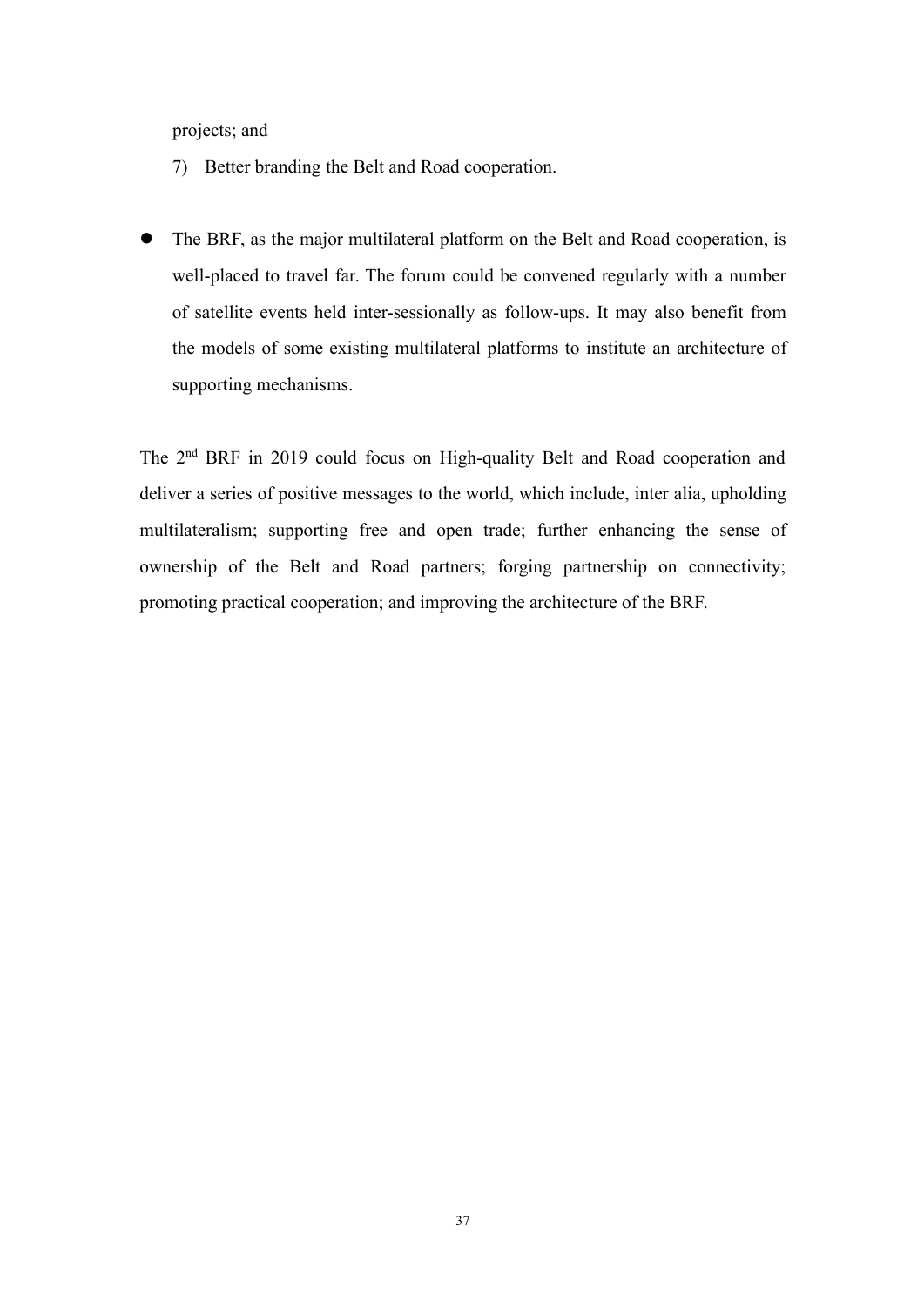### **Appendix**

## **Terms of Reference on the Advisory Council of the Belt and Road Forum for International Cooperation**

### **1. Roles and Functions**

The Advisory Council of the Belt and Road Forum for International Cooperation (hereinafter referred as the BRF Advisory Council) is a non-profit, international policy advisory body, offering expertise and intellectual support to the BRF. It will focus on the following:

- Advising on the theme, topics, agenda and expected outcomes of each BRF;
- Providing policy recommendations for the medium and long-term development of the BRF and the Belt and Road cooperation;
- Fostering the Belt and Road related pragmatic cooperation;
- Promoting the understanding of the Belt and Road Initiative and the BRF in the international arena;

### **2. Composition**

Currently, the BRF Advisory Council is composed of 11 members and 1 special guest serving a term of 5 years. The Council's membership is designated to globally eminent persons, including former political leaders, former and incumbent heads of international organizations, business leaders as well as distinguished scholars. New members and special guests can be invited to the Council based on the invitation from the Chair of the Organizing Committee of the BRF.

The Convenor of the Council will chair the Council meetings and coordinate inter-sessional discussions as well as virtual communication.

### **3. Modus Operandi**